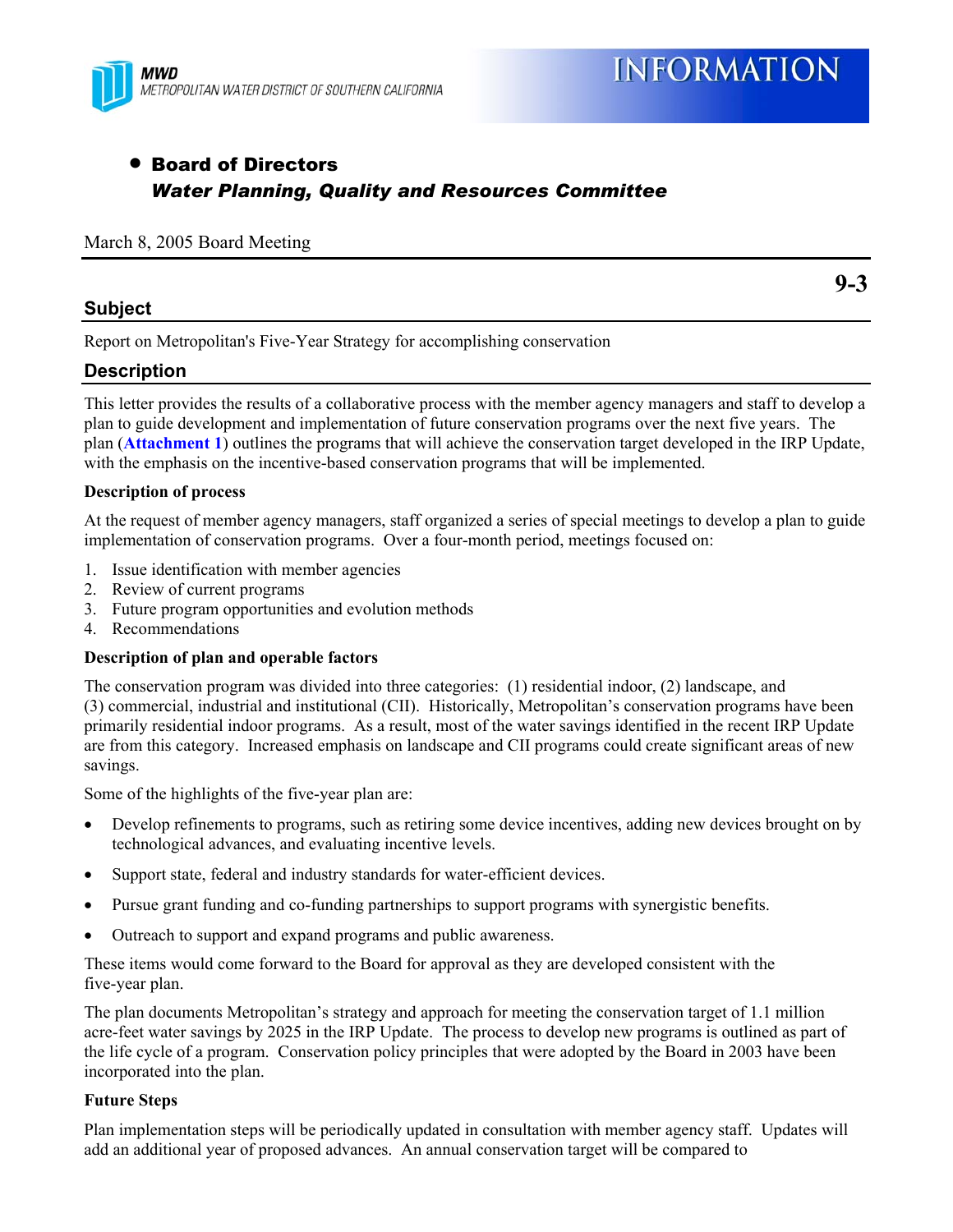accomplishments to determine if our approaches are successful or need improvements. Board approvals of new areas of expenditure will be sought periodically. Progress will be reported as part of the semiannual report to the Board on Local Resources and Conservation Programs.

#### **Policy**

By Minute Item 45195, dated February 2003, the Board adopted policy principles regarding water conservation activities.

By Minute Item 45828, dated July 2004, the Board adopted the Integrated Water Resources Plan Update.

#### **Fiscal Impact**

There is no impact on the FY 2004/05 budget and future revenue requirements will be assessed and included in future budgets.

2/2/2005 *Stephen N. Arakawa Date* 

*Manager, Water Resource Management*  2/11/2005 *Gilbert F. Ivey Interim Chief Executive Officer Date* 

**Attachment 1 – Metropolitan's Five-Year Strategy for Accomplishing Conservation**  BLA #2997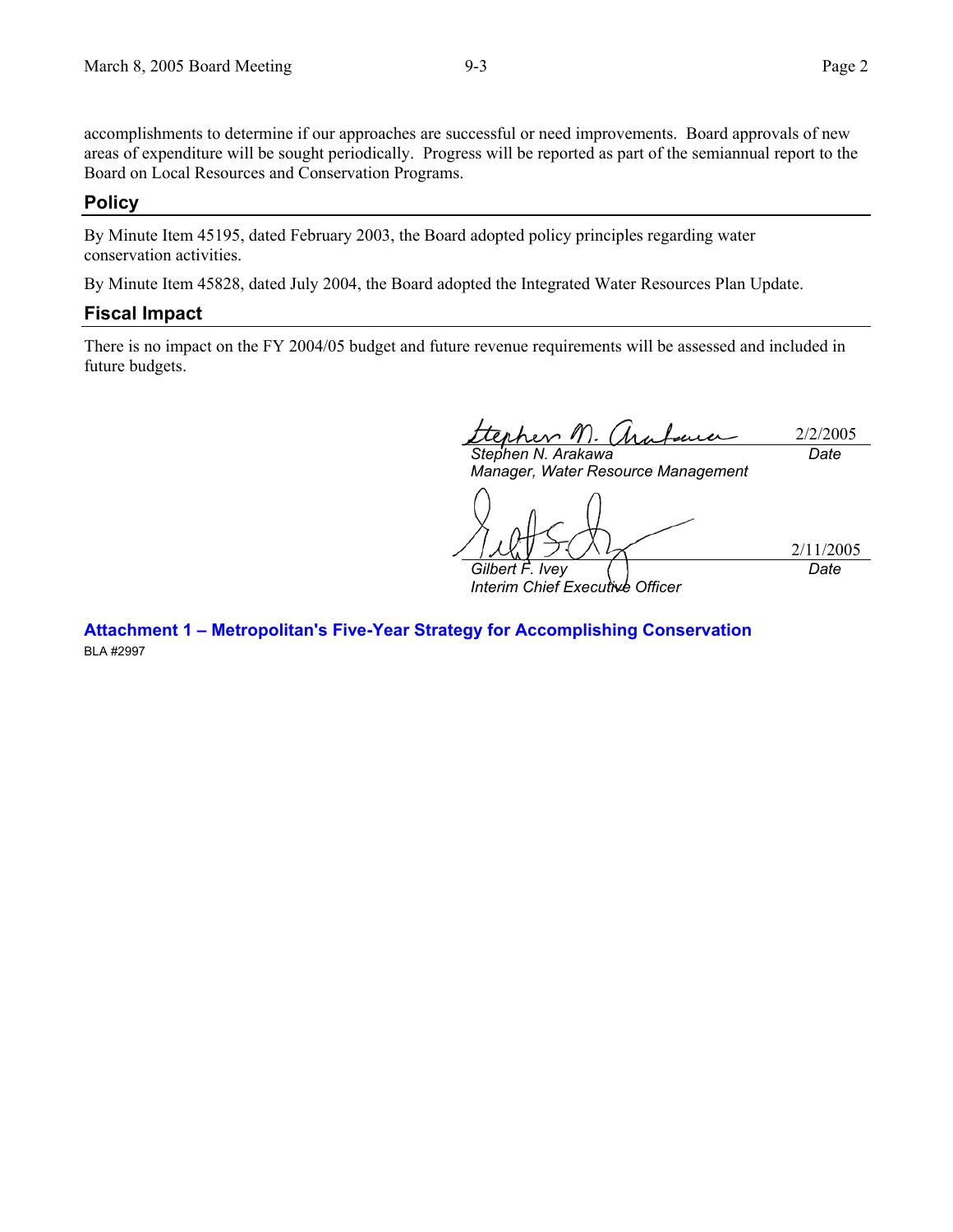# **The Metropolitan Water District of Southern California Five-Year Conservation Strategy Plan**













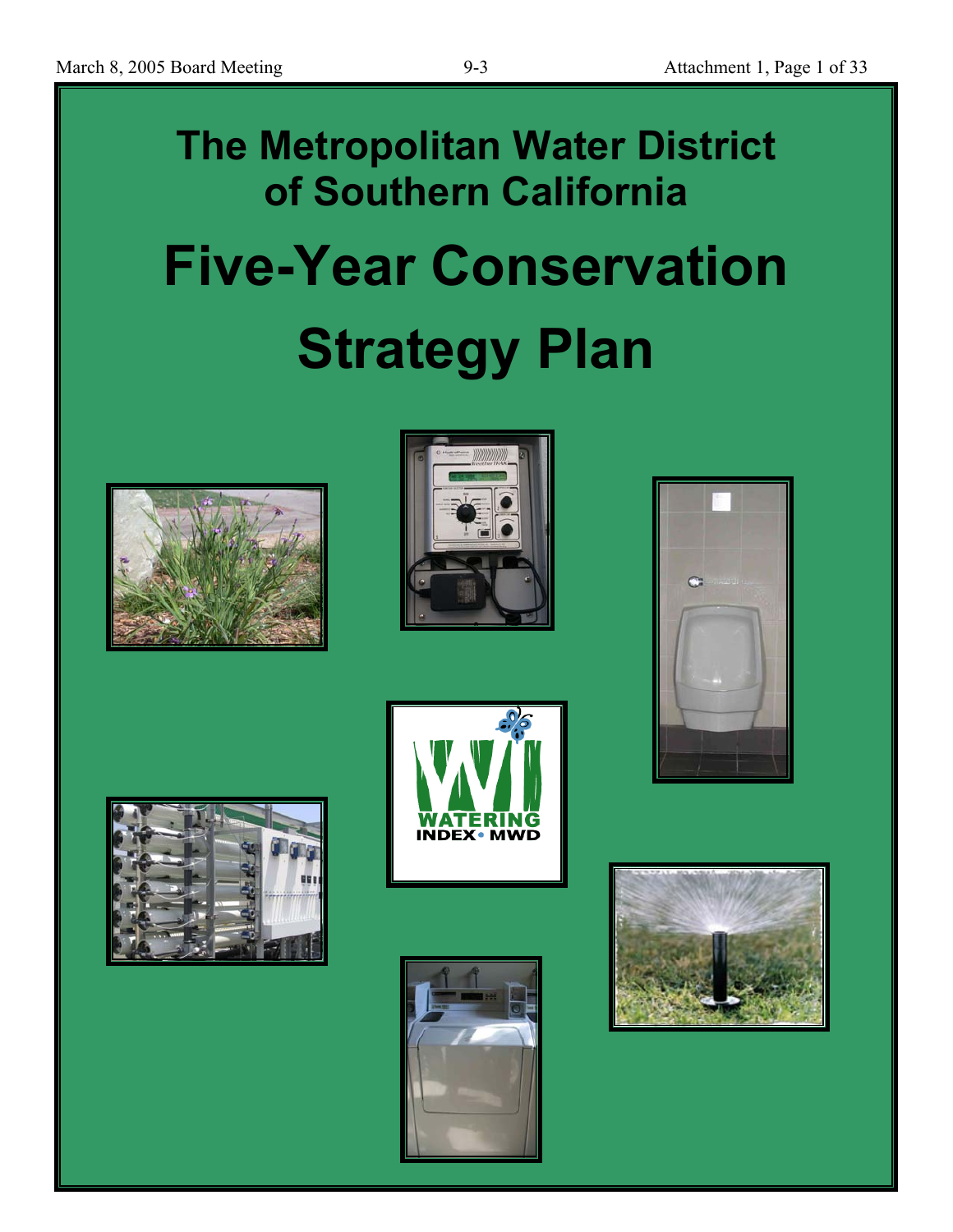# **Table of Contents**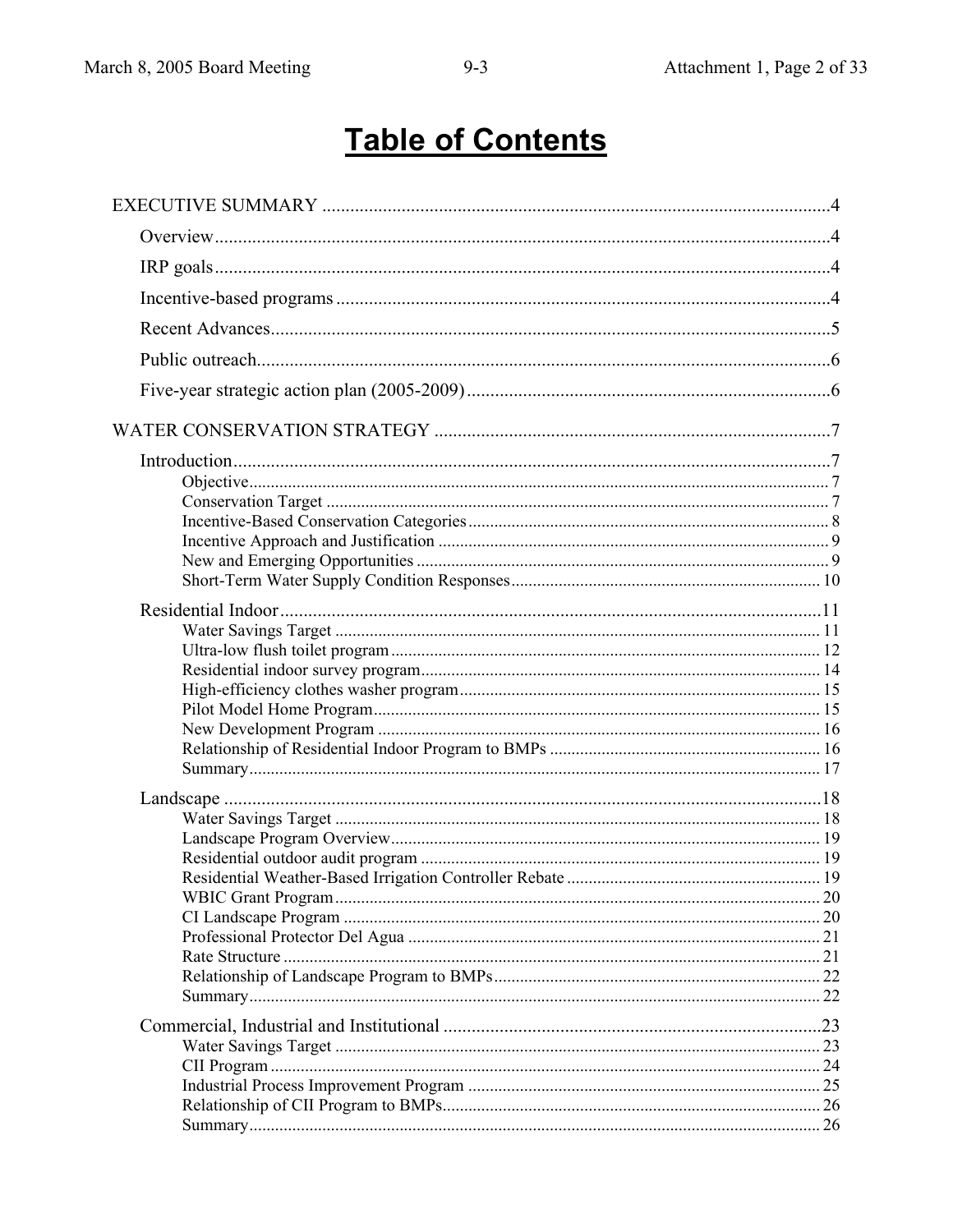| .27 |
|-----|
|     |
| 27  |
|     |
|     |
|     |
|     |
| .29 |
|     |
|     |
|     |
|     |
|     |
|     |
|     |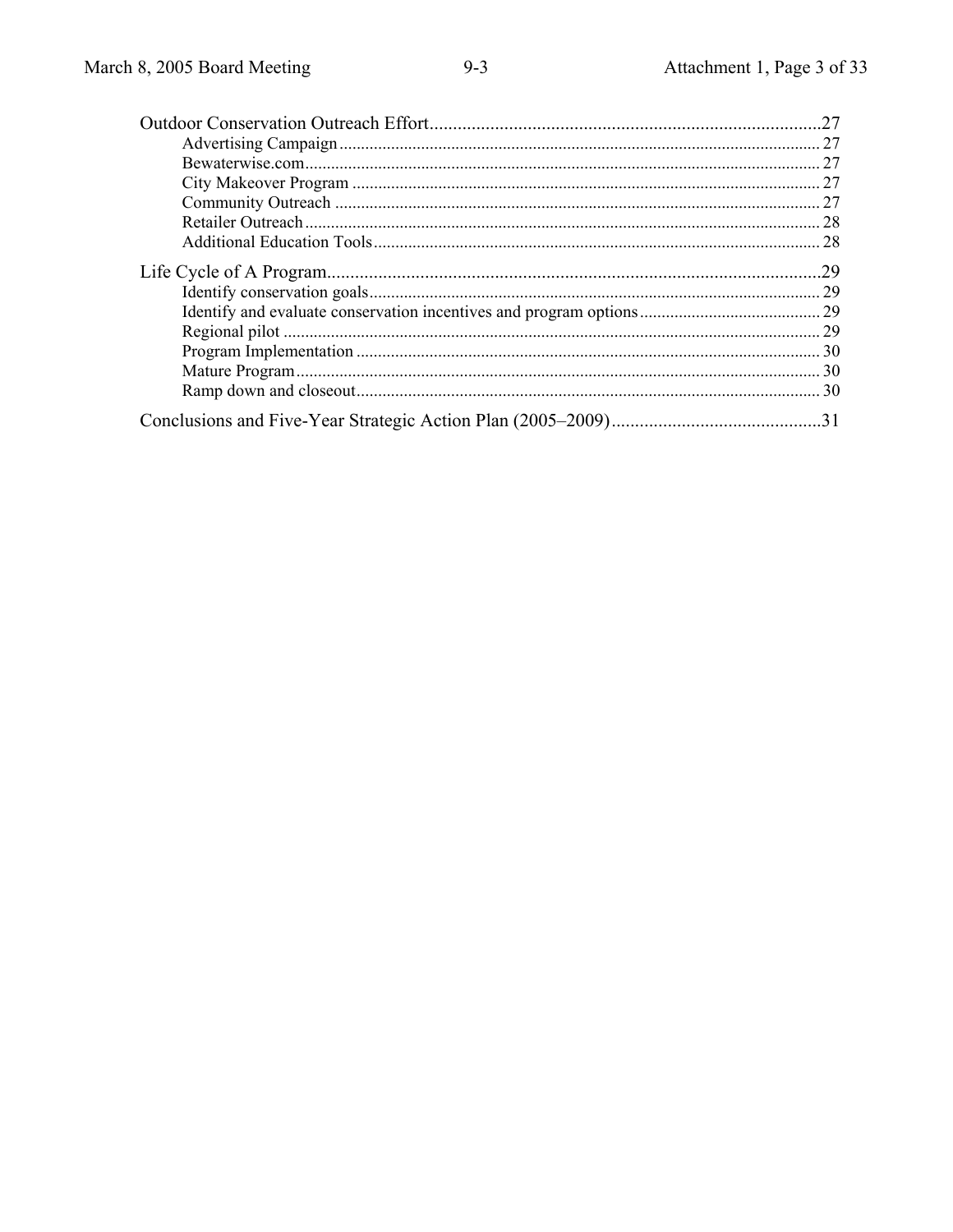# **Executive Summary**

#### **OVERVIEW**

Not long ago, Southern Californians endured the driest rainfall season in more than 100 years. Nonetheless, their water supply fared well. Why was the region able to withstand the drought conditions experienced in 2002? Southern California prepared well with a diverse supply portfolio complemented by a core of progressive water conservation achievements.

Integrated resource planning laid the foundation for the region's diverse water resource portfolio. As signatory to the *California Urban Water Conservation Council Best Management Practices Memorandum of Understanding,* Metropolitan's trend-setting conservation program provides the foundation of its integrated resource approach.

This report documents Metropolitan's near-term strategy for achieving conservation in coordination with its 26 member agencies through outreach to its 18 million constituents.

# **IRP GOALS**

In 2004, Metropolitan updated its Integrated Resource Plan with the goal of annually achieving 1.1 million acre-feet of region-wide conservation by 2025. This goal is to be achieved by sustaining pre-1990 conservation of 250,000 acre-feet, 550,000 acre-feet from compliance with plumbing codes and other laws, and 300,000 acre-feet from active program-based conservation. Overall, the region is accomplishing about 700,000 acre-feet annually at present.

#### **INCENTIVE-BASED PROGRAMS**

Metropolitan's incentive based conservation program (also referred to as active program) is organized in three basic water-use categories:

- Residential indoor
- Landscape
- Commercial

Specific programs in each category provide financial incentives to promote retrofitting existing water-using devices with new models that use less water or to promote new water-efficient management practices. Regional conservation investments are founded on sound business practice where derived benefit must justify the cost. New actions are developed in close consultation with Metropolitan's member agencies and other stakeholders. Assistance from the U.S. Bureau of Reclamation (Bureau) and the state of California is especially valuable in assessing the merits of new devices and practices.

Current success is attributable to partnerships with Metropolitan's member agencies, which accomplish most of the actions with retail customers. Of the current regional savings of 700,000 acre-feet per year, Metropolitan's incentive-based programs are currently saving about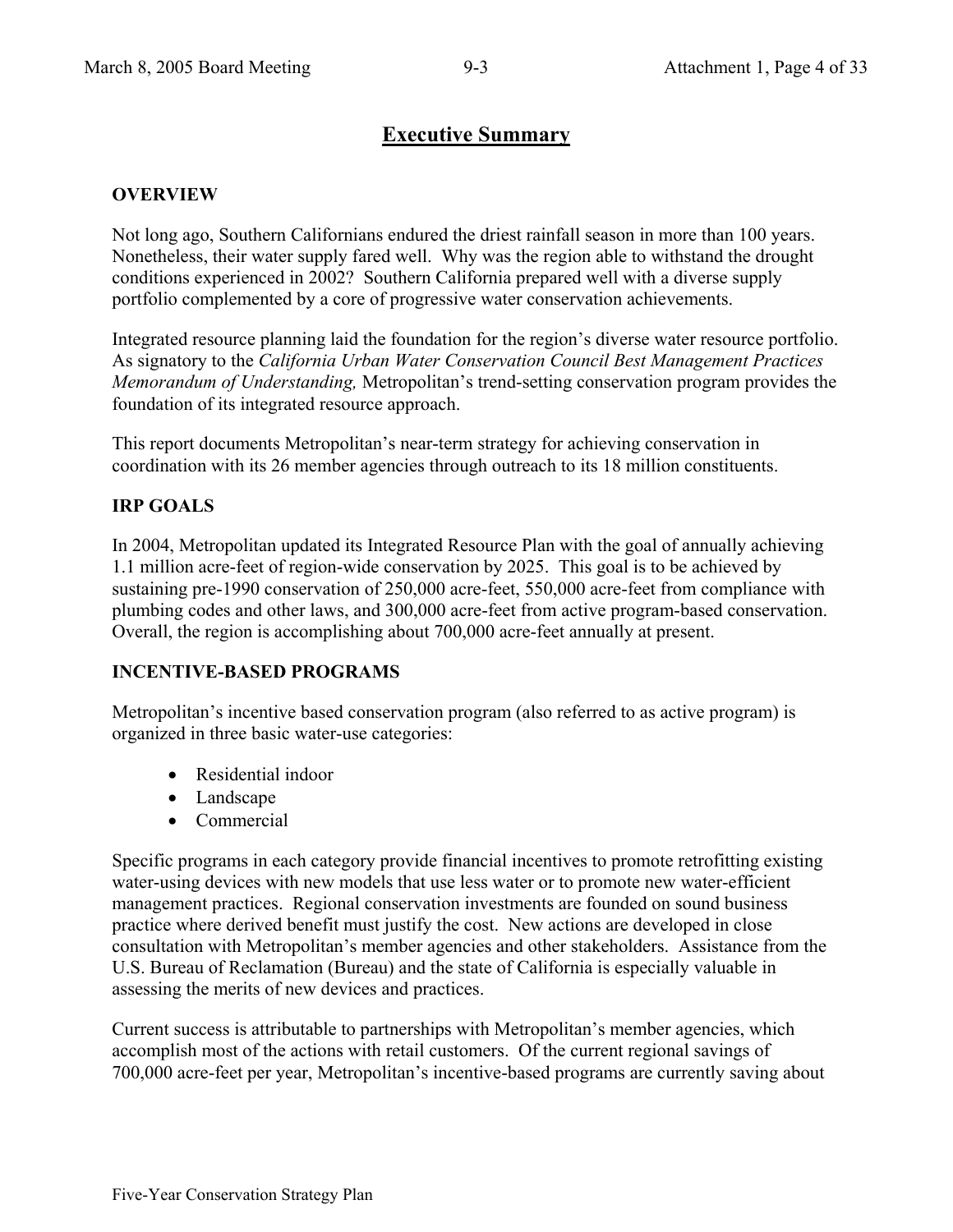116,000 acre-feet per year of water. This document identifies a five-year block of programs and activities to advance active conservation toward 300,000 acre-feet annually by 2025.

Opportunities exist to reach out and partner in new areas with other entities that also derive a benefit from water conservation. Wastewater treatment agencies, energy providers, and watershed management authorities are potential partners benefiting from water conservation. In fact, in past partnerships Metropolitan has implemented conservation retrofits that save energy and water. Some member agencies that are also power utilities supplement Metropolitan's incentives to save energy and water.

# **RECENT ADVANCES**

Metropolitan continues to aggressively take steps toward new conservation opportunities and improved participation, and will continue to do so in the future. Recent advances include:

- Establishing a long-term Commercial, Institutional and Industrial regional program aimed at 17,500 retrofits per year
- Increasing incentives to achieve 9,000 gallons per year savings by retrofitting residential clothes washers with high-efficiency models with Water Factor of 6.0 or better
- Revamping existing large landscape program with attractive new options to receive incentives for improving irrigation efficiency
- Showcasing water-efficient devices and landscapes in model homes to encourage homebuyers and remodelers to be water efficient
- Testing the merits of synthetic turf
- Revising Protector del Agua landscape education program to inform greater numbers of interested people about new technologies and approaches
- Investigating 12 new innovative ideas for conservation
- Assessing the value of emerging weather-based irrigation controllers
- Upgrading water-use efficiency guidelines for lands annexed to Metropolitan's service area
- Simplifying administrative steps and aggressively marketing a program to save water by improving manufacturing process water use
- Providing creative advertisements and promotions that encourage voluntary replacement of turf with water-efficient California Friendly landscapes
- Participating in a statewide task force to assess upgrading municipal ordinances for landscape water-use efficiency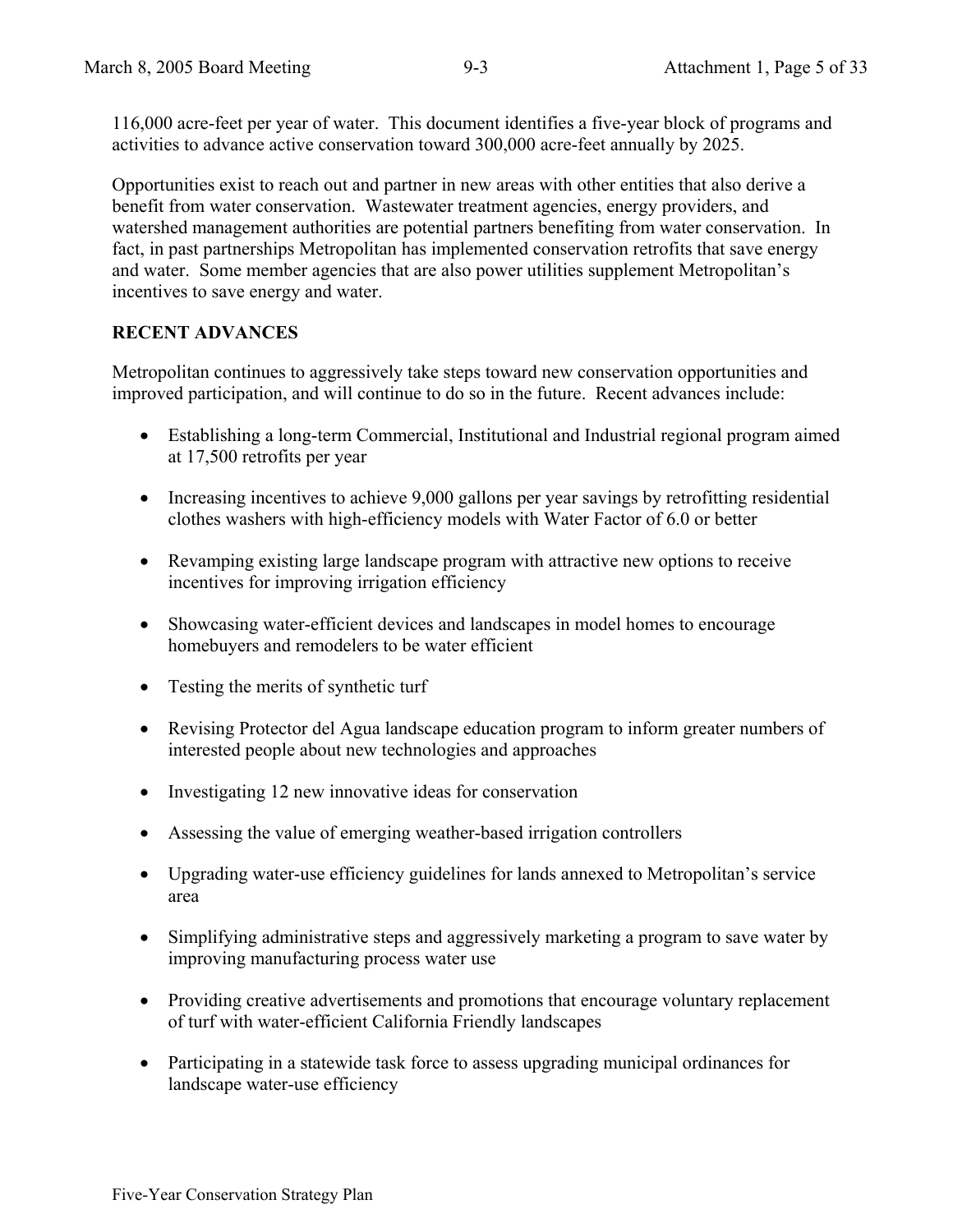- Promoting Metropolitan's bewaterwise.com Web site, which helps homeowners create and maintain California Friendly landscapes by providing a variety of tools, information and reference database of about 1,500 plant species
- Renewing grant offerings for City Makeover and Community Partnering Programs
- Researching the effectiveness of toilet flappers sustaining expected water savings

# **PUBLIC OUTREACH**

Metropolitan is aggressively appealing to its public to rediscover Southern California's heritage of drought-tolerant plants and to be waterwise landscapers. Nurseries and botanic gardens are partnering in public outreach and education.

#### **FIVE-YEAR STRATEGIC ACTION PLAN (2005-2009)**

A five-year span provides a manageable interval to plan and implement conservation actions targeting 2025 IRP Update goals. The plan will sustain successful programs and create new initiatives aimed at advancing active conservation from 116,000 acre-feet in 2005 to 145,000 acre-feet in 2009. The plan includes:

- A blueprint that describes the life cycle of an incentive program to retrofit devices from initiation through saturation
- Review of Metropolitan's existing incentive approach
- Transition plan for existing residential toilet replacement program to new manufacturing standards and technologies

As time progresses and new information and ideas come forward, the strategic plan will be updated to continuously maintain a fresh five-year outlook and approach.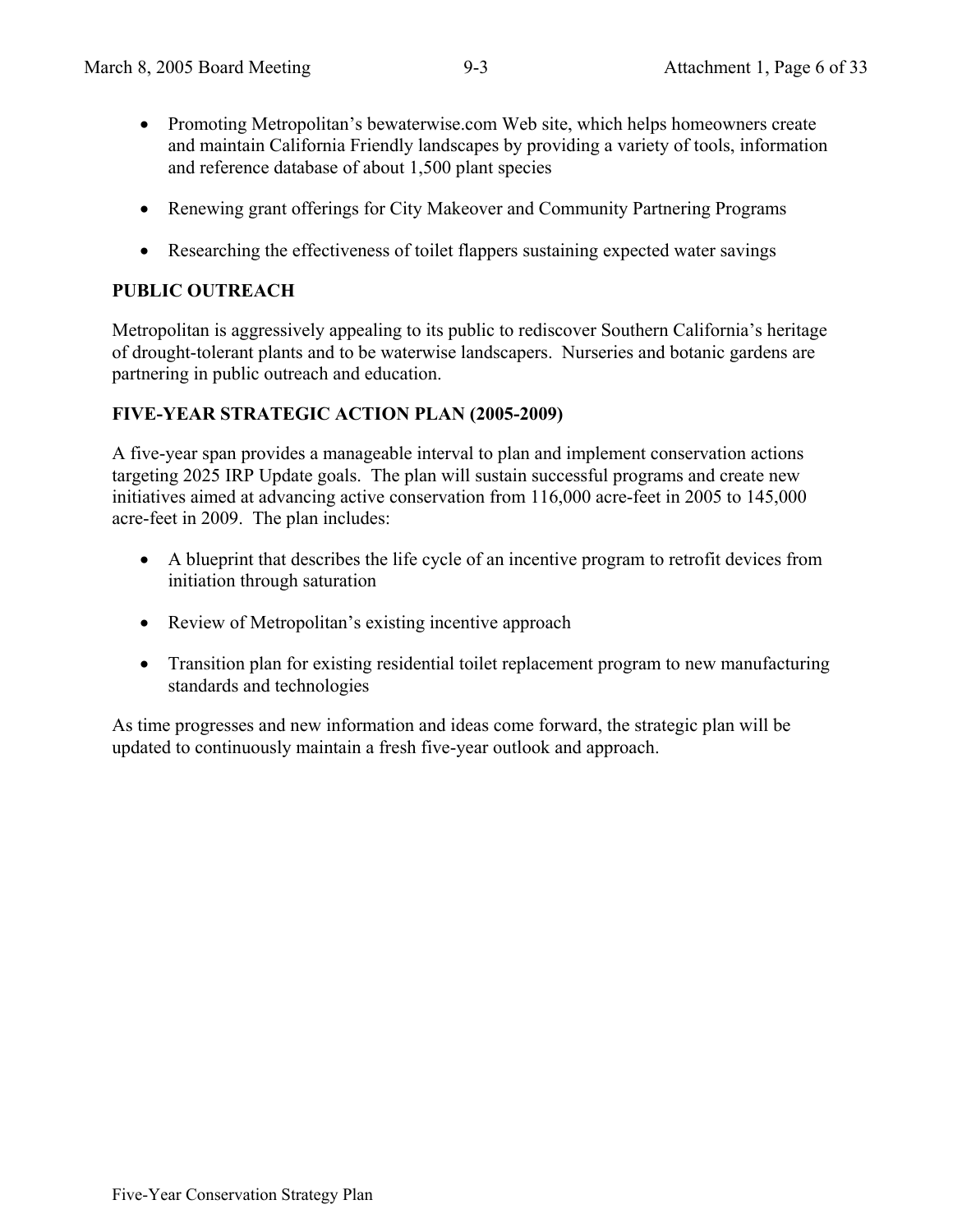# **Water Conservation Strategy**

# **INTRODUCTION**

# **Objective**

In July 2004, the Metropolitan Water District of Southern California's (Metropolitan) Board of Directors adopted the Integrated Water Resources Plan Update (IRP Update), which sets new cost–effective water supply targets for Southern California through 2025. The conservation target in the IRP Update is an estimate of what is necessary to meet the region's commitment to implement California Urban Water Conservation Best Management Practices for Urban Water Conservation Memorandum of Understanding.

This report documents Metropolitan's strategy and approach for meeting conservation targets established in the IRP Update. It also defines an implementation plan for meeting conservation goals and recommends regional program changes and enhancements to help improve overall water use efficiency within Metropolitan's service area. This report also describes existing board policy guidelines for the implementation of conservation under Metropolitan's Conservation Credit Program.

# **Conservation Target**

Metropolitan's conservation target in the IRP Update is based on demographic trends and an assessment of conservation programs that are deemed cost-effective. The target considers historical and forecasted data for housing and commercial development, remodeling rates, customer response to regulation and price, and prior success by water agencies in achieving water savings through financial incentives. Estimates of conservation are measured against a 1980 base-year accounting for both active (incentive program-based changes) and passive (regulatory compliance, consumer behavioral changes, and price response) water savings. The 1980 base year correlates with the water savings target in the IRP Update and recognizes the early accomplishments of Metropolitan and California in reducing water use through incentives and plumbing regulation.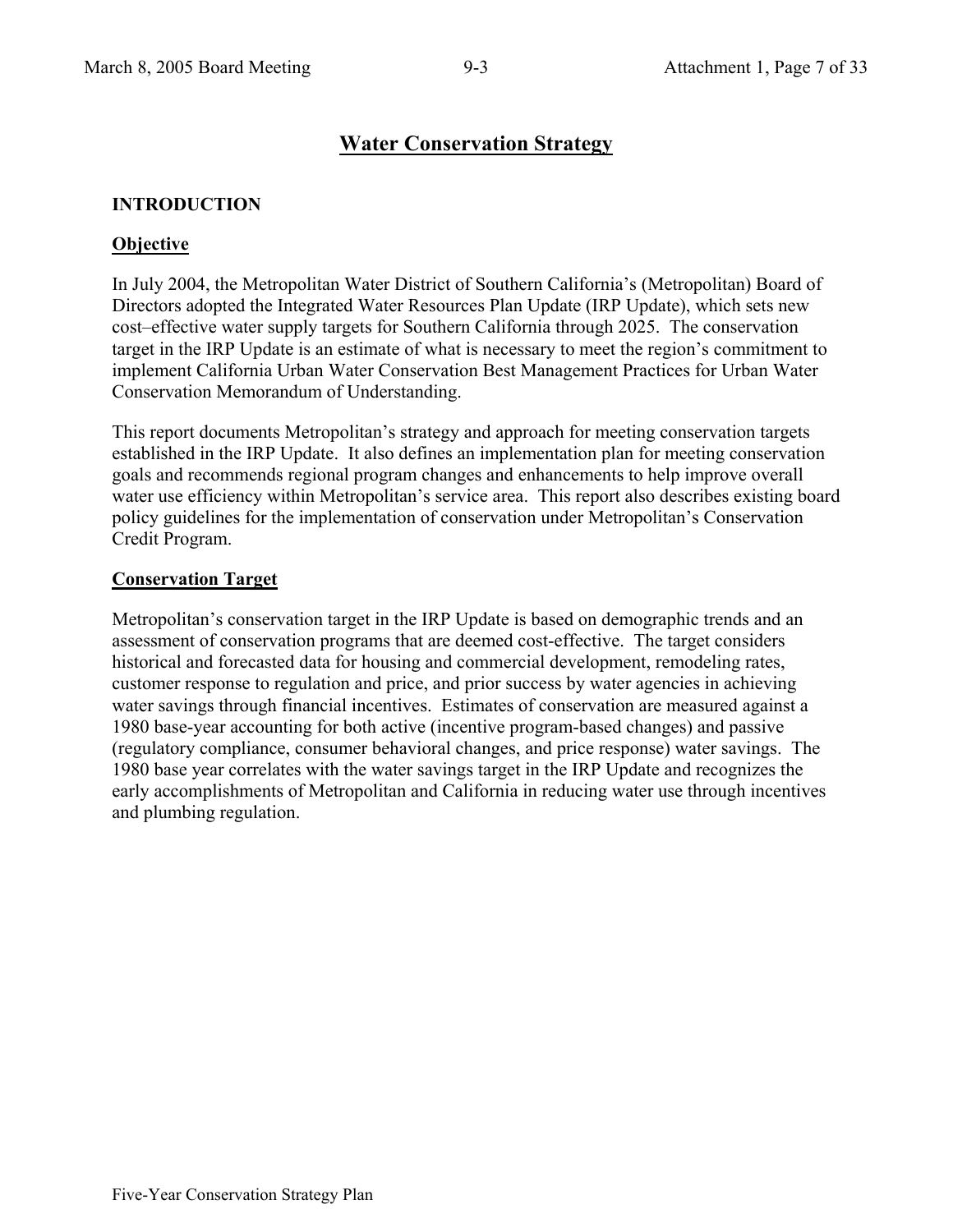

**Conservation by Source**

The IRP Update conservation target is just over one million acre-feet in 2020 and about 1.1 million acre-feet in 2025. Metropolitan, in collaboration with its member agencies, plans to achieve the 1.1 million acre-feet savings target through 250,000 acre-feet of pre-1990 conservation, 550,000 acre-feet from plumbing code compliance and price response, and 300,000 acre-feet from active conservation incentive programs.

# **Incentive-Based Conservation Categories**

Metropolitan's active, incentive-based, conservation program is organized into three broad categories of water use: Residential Indoor, Landscape, and Commercial. While useful for segregating water uses, these categories overlap through common technologies and programs. Metropolitan provides financial incentives to retrofit existing high-water using devices, such as older toilets, with new models that use less water. Metropolitan also provides incentives for installing low-water use devices that exceed building standards in new homes and to encourage water-use efficiency improvements, such as landscape irrigation. Incentive-based actions are complemented by public education and outreach efforts.

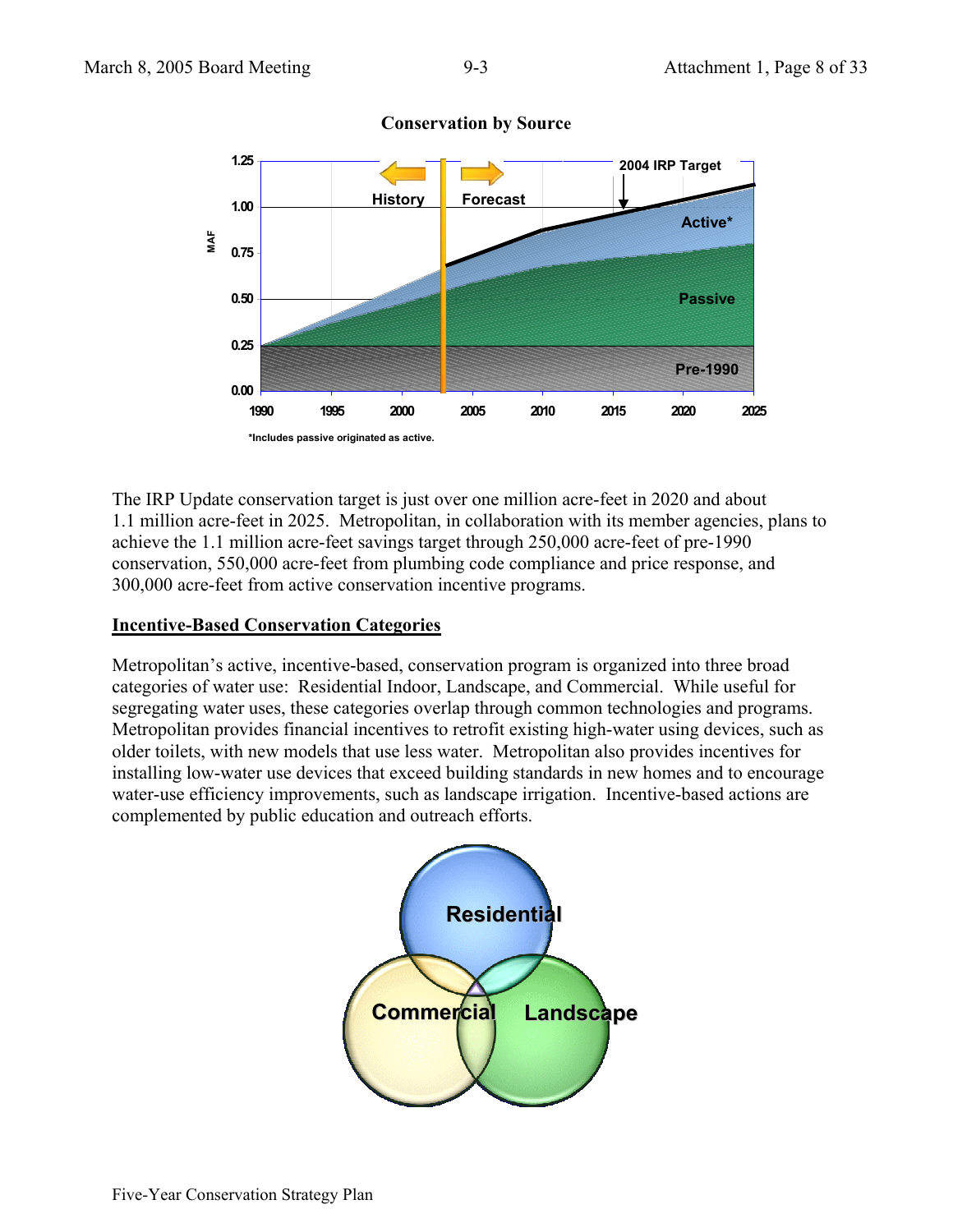As shown in the following table, Metropolitan and member agency co-funding efforts conserved approximately 97,000 acre-feet of annual water savings in 2003. Historically, implementation of conservation programs focused on Residential Indoor opportunities. Residential Indoor savings accounted for more than 90 percent of the total co-funded annual water savings. Based on past performance and program potential, the Residential Indoor, Landscape, and Commercial Programs are estimated to reach the 300,000 acre-feet regional target for active programs.

| Category           | 2003<br>(Acre-feet) | 2025<br>(Acre-feet) |
|--------------------|---------------------|---------------------|
| Residential Indoor | 87,666              | 134,585             |
| Commercial         | 6,877               | 80,763              |
| Landscape          | 2,263               | 85,563              |
| <b>Total</b>       | 96,806              | 300,911             |

This report provides a strategy and implementation plan for the Metropolitan service area to achieve the water conservation savings target through implementation of cost-effective programs through participation of Metropolitan's 26 member agencies and nearly 300 water retailers.

#### **Incentive Approach and Justification**

Through its Conservation Credits Program (CPP), Metropolitan provides financial incentives of \$154 per acre-foot of water saved or up to one-half project costs, whichever is less. This incentive rate is based on the value of conservation to defer new Metropolitan capital improvement projects and reduce operations and maintenance costs. The CCP is funded, in part, by collection of a water stewardship charge on every acre-foot of water sold by Metropolitan to its member agencies. During 2005, Metropolitan will initiate a review of its current incentive approach with the outlook of achieving water conservation targets identified in the IRP Update, in an optimal manner.

Entities that derive benefit from water conservation efforts are logical partners in advancing urban water conservation initiatives. In addition to water suppliers who pay for conservation through Metropolitan's rates, benefits extend to others including wastewater treatment agencies, energy providers, solid waste agencies, watershed management bodies, and regional and local governments. To achieve greater equity and progress in urban conservation, the region should explore partnerships for securing funding and motivating public change commensurate with respective benefits received.

# **New and Emerging Opportunities**

There is growing evidence that Commercial and Landscape conservation programs may be able to produce more water savings than currently projected. New technologies, regional landscape awareness and opportunities for industrial process improvements could create new savings not currently reflected in Metropolitan's forecasts. Metropolitan continues to evaluate emerging technologies and trends for inclusion in its approach.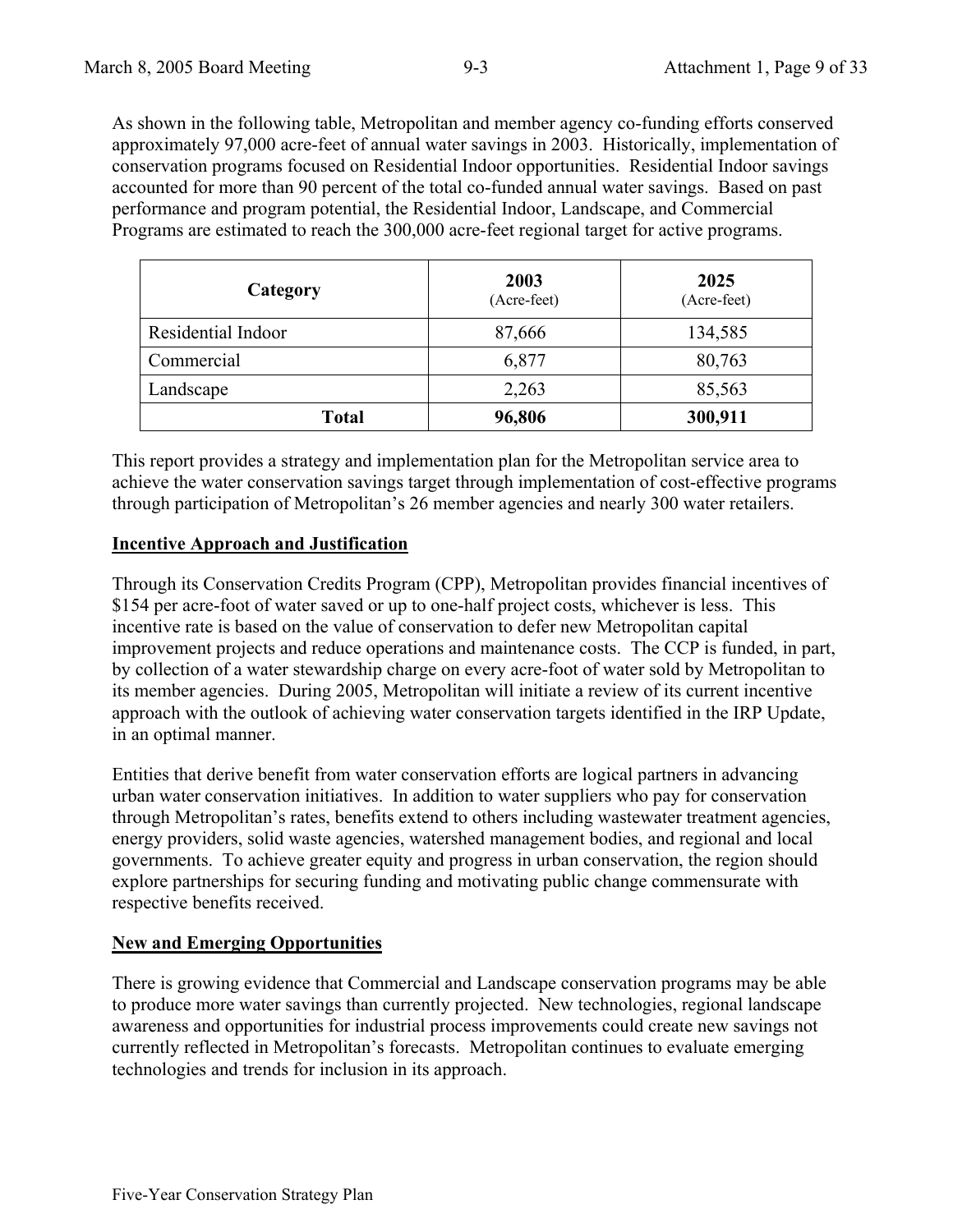Metropolitan's education program provides information to Southern California's primary and secondary students regarding water issues and conservation. Recently, Metropolitan sponsored a grant program with the Bureau for local college and university students to develop solutions to meet future water needs, spurring new interest in broad areas of study.

More recently, efforts are being jointly implemented with the building industry to market water efficiency to homebuyers and shoppers. In partnership with local, regional, and national home builders, and sponsored by the California Building Industry Association and USBR, these program have the potential to influence the next generation of homebuyers and remodelers to consider water-efficient landscapes and devices.

Plumbing codes have long been a regulatory mechanism for improving water efficiency in new homes and businesses. New standards for plumbing fixtures that ensure water savings or allow the voluntary use of alternative devices can open up a whole new realm of water saving potential. Initially developed by the Los Angeles Department of Water and Power, and since adopted by some of Metropolitan's other member agencies, the Supplemental Purchase Specification, which requires a higher standard for flappers and tank capacity for ultra low-flush toilets, will help ensure continued water savings from a device over its lifetime. New alternatives, such as urinals that use little or no water and restaurant dish washing pre-rinse sprayheads, have created opportunities to incorporate water efficiency into plumbing codes with negligible cost impact to businesses.

Opportunities to use water rates to achieve water savings are also on the rise. With examples such as the Irvine Ranch Water District's increasing block rate structure and Metropolitan's tiered rates, the water industry has moved toward alternative ways to charge for water in an equitable manner that also encourages consumers to be water efficient. In a survey of retail water purveyors within Metropolitan's service area, all retail water purveyors use either an inclining block rate structure or a uniform rate structure, which are defined as conserving rates by the California Urban Water Conservation Council.

Innovative opportunities are placed in strategic context within this document; however, not all can be quantified for potential water savings at this time. For this reason, this plan also includes a section that describes the process of developing new conservation opportunities, which includes implementation from start to completion by saturation, regulatory requirement, market transformation, or sustaining water savings without the need for continued agency support.

# **Short-Term Water Supply Condition Responses**

Metropolitan has long-standing programs for providing financial incentives, public messages and legislation to increase water efficiency in California. Based on natural variation in water supply conditions, Metropolitan's program strategy includes flexibility. In years of low forecasted supplies, incentive budgets may increase, public messages may intensify, and legislative options may be advanced ahead of schedule.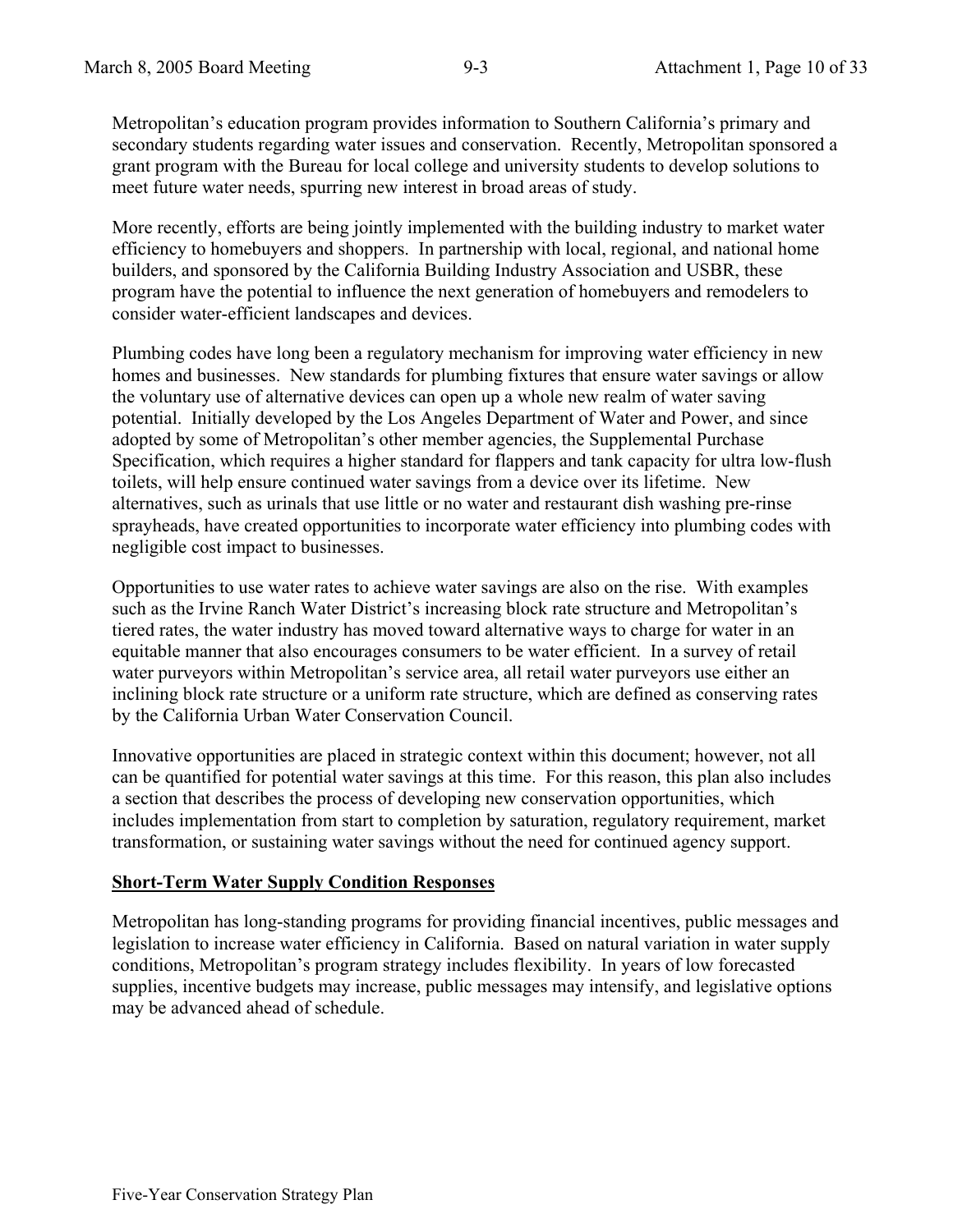# **RESIDENTIAL INDOOR**

# **Water Savings Target**

The Residential Indoor program target for water savings is about 135,000 acre-feet by 2025. Most of the projected increase in savings will come from dual-flush and other higher efficiency toilets, and to a lesser degree, from continuation of the Metropolitan's current ultra-low flush toilet program.

| <b>Device</b>       | <b>Units</b><br><b>To-Date</b> | Projected<br>Units by 2025 | <b>Annual Water</b><br><b>Savings in 2025</b> |
|---------------------|--------------------------------|----------------------------|-----------------------------------------------|
| <b>ULFT</b>         | 2,189,501                      | 3,202,001                  | 111,495                                       |
| Dual-Flush Toilets  | 20                             | 1,527,520                  | 9,973                                         |
| Survey              | 66,829                         | 68,879                     | N/A                                           |
| Showerhead          | 2,929,249                      | 2,931,249                  | 10,138                                        |
| Aerator             | 23,411                         | 40,911                     | N/A                                           |
| Displacement Device | 19,404                         | 19,404                     | N/A                                           |
| Flapper             | 1,795                          | 3,095                      | 28                                            |
| <b>HECW</b>         | 63,654                         | 188,654                    | 2,951                                         |
| Model Home Pilot    | None                           | 100                        | <b>TBD</b>                                    |
| New Development     | None                           | Unknown                    | Unknown                                       |
|                     |                                | <b>Total</b>               | 134,585                                       |

The following table shows the estimated breakdown of water savings: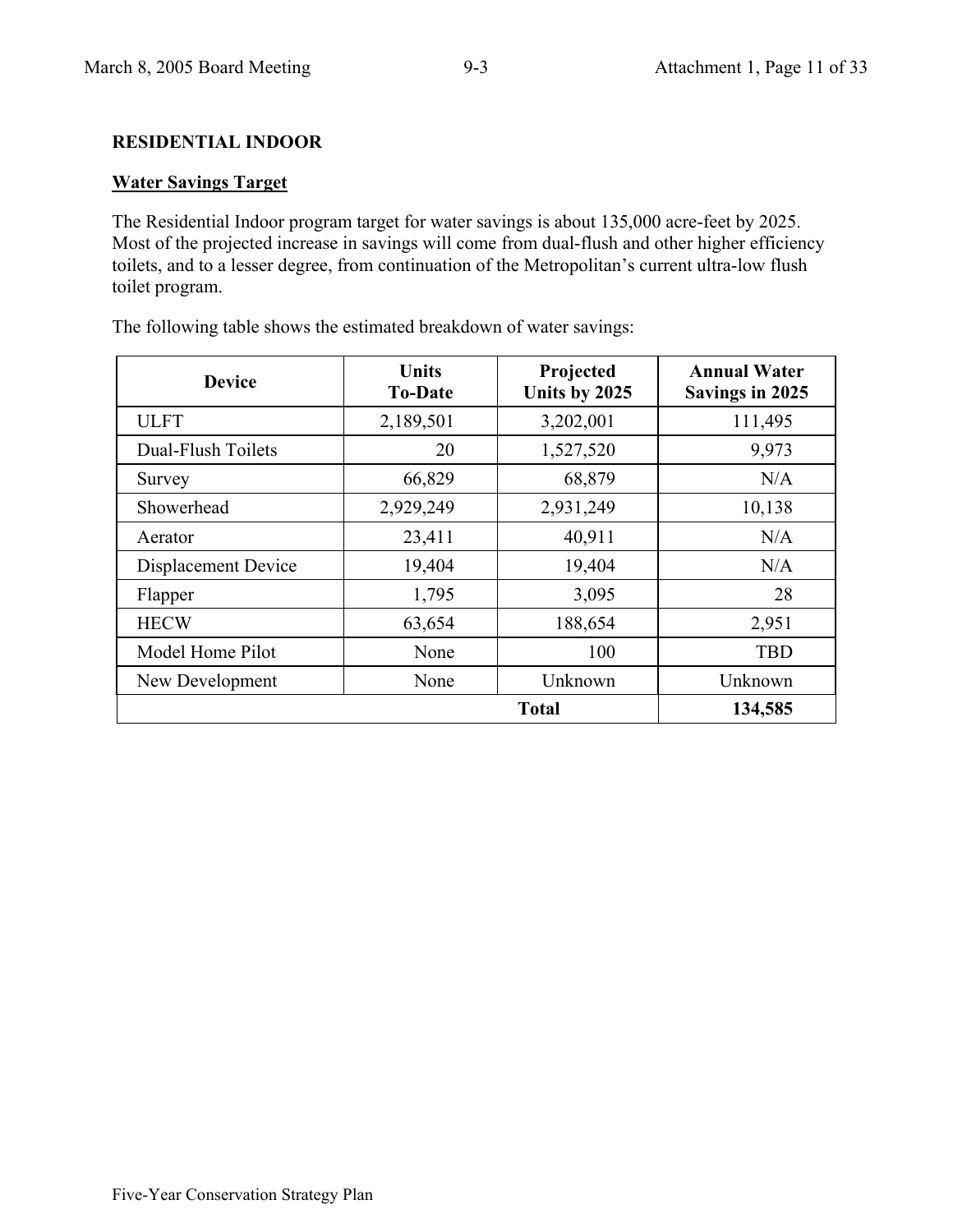

Total residential indoor conservation is targeted to increase from a current level of 88,000 acre-feet to nearly 135,000 acre-feet by 2025.

| Ultra-low flush toilet program |  |  |
|--------------------------------|--|--|
|                                |  |  |

| <b>Device</b>                   | Incentive<br>Amount |
|---------------------------------|---------------------|
| Ultra-low flush toilet          | \$60                |
| Dual-flush toilet               | \$80                |
| Upgrade from ULFT to Dual-flush | 820                 |

Metropolitan has funded ULFT programs since 1988. In 1992, federal legislation was enacted requiring 1.6 gallons per flush (gpf) toilets as the standard for toilets sold in the United States. Metropolitan forecasts 50 percent saturation of ULFTs in its service area by 2005 and 80 percent by 2025. Much of the increase in saturation would occur through compliance with 1992 federal legislation. As saturation increases, Metropolitan's ULFT incentive program is projected to end by 2025.

**Residential Water Savings Target**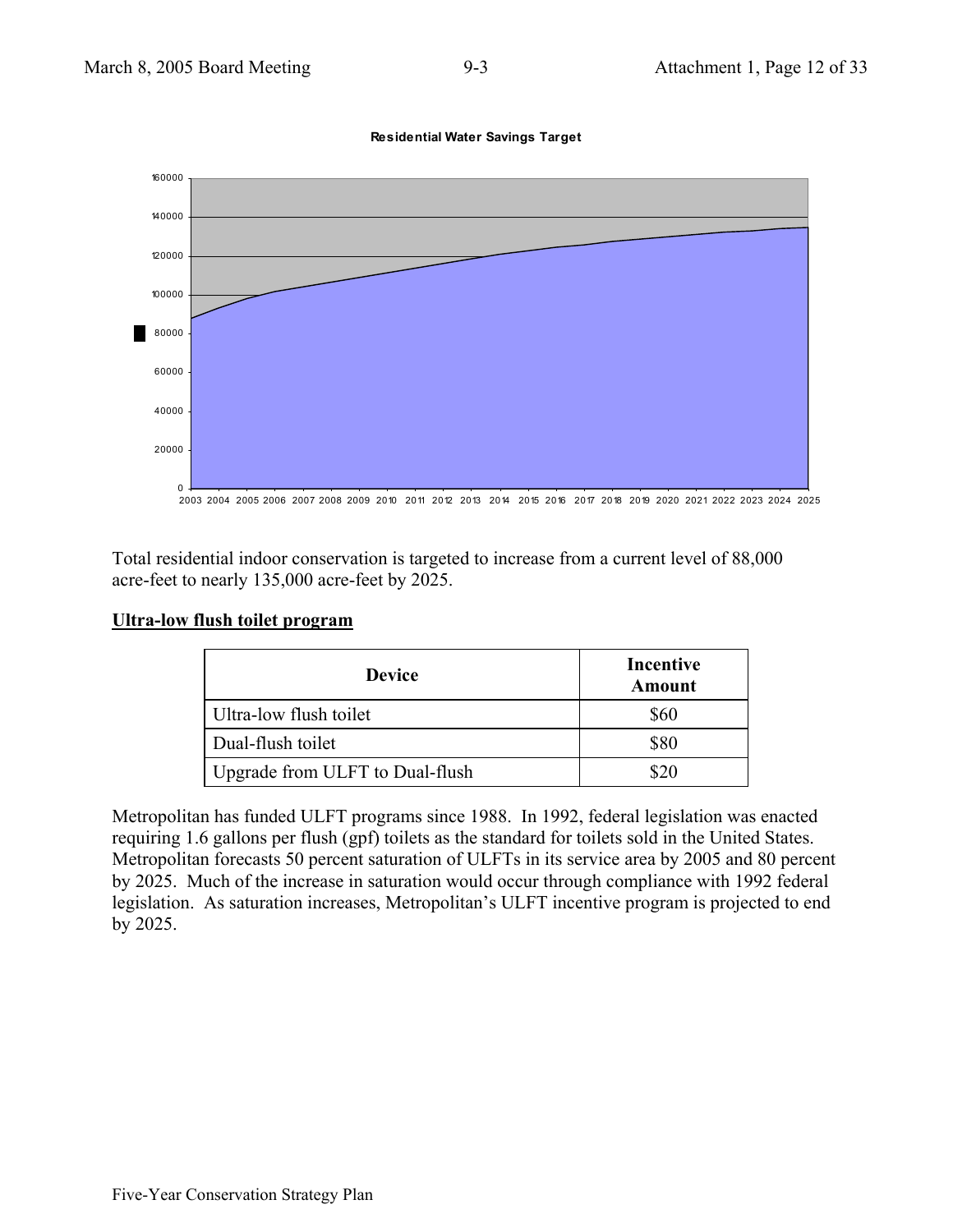



Because of projected ULFT saturation through retrofit programs and natural replacement over time, ULFT program evolution will be evaluated to revitalize and extend water savings potential. One evolutionary example is outlined below; however, a final recommendation will be developed in consultation with the member agencies.

# *Example:*

The first step would fund only toilets that meet higher standards beyond the current plumbing code. Toilet specifications developed by the Los Angeles Department of Water and Power have also been adopted by San Diego County Water Authority. As part of this step, an appropriate incentive to promote one-gallon per flush (gpf) toilets should also be developed. The second step would be to provide funding only for toilets that exceed the 1.6 gpf standard. This action would result in revising incentive rates in a stepped process as shown in the following table:

| <b>Retrofit</b><br><b>Device</b> | <b>Potential Step 2</b><br><b>Incentive Amount</b> |
|----------------------------------|----------------------------------------------------|
| Ultra-low flush toilet           | Not funded                                         |
| Dual-flush toilet                | \$80                                               |
| Upgrade from ULFT to Dual-flush  | \$20                                               |
| One gallon per flush             | To be determined                                   |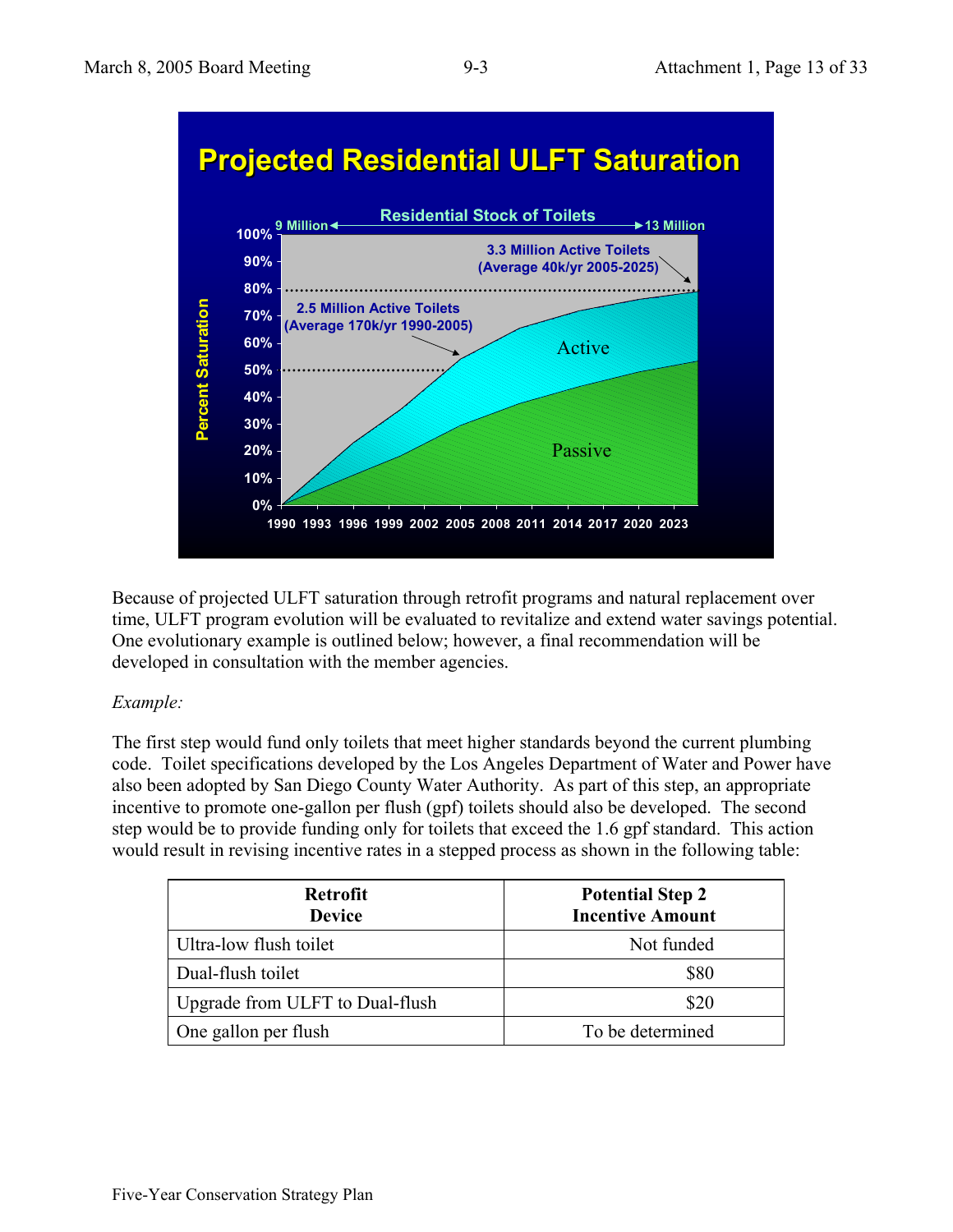The final step would fund dual-flush and one gpf toilets and only pay for incremental water savings.

| <b>Retrofit</b><br><b>Device</b> | <b>Potential Step 3</b><br><b>Incentive Amount</b> |
|----------------------------------|----------------------------------------------------|
| Ultra-low flush toilet           | Not funded                                         |
| Dual-flush toilet                | \$20                                               |
| Upgrade from ULFT to Dual-flush  | \$20                                               |
| One gallon per flush             | To be determined                                   |

An approach to address evolution of the ULFT program will be developed in consultation with member agencies and will be presented for board consideration in 2005 as part of a comprehensive refinement to the Commercial and Residential Indoor programs.

#### **Residential indoor survey program**

Metropolitan financially supports residential water-use surveys conducted by the member agencies with the following incentives:

| <b>Activity/Retrofit</b><br><b>Device</b> | <b>Incentive</b><br><b>Amount</b> |
|-------------------------------------------|-----------------------------------|
| Single family survey                      | \$12.50                           |
| Low-flow Showerhead                       | \$5.00                            |
| Toilet Flapper                            | \$4.50                            |
| <b>Toilet Displacement Device</b>         | \$3.00                            |
| Aerator                                   |                                   |

Some items, including low-flow showerheads, aerators, and toilet displacement devices, have reached saturation levels or are no longer applicable as a result of retrofit programs and natural replacement. Consequently, Metropolitan support for residential surveys should be phased out and replaced by incentives designed for outdoor surveys. Outdoor surveys could support new landscape initiatives, such as the weather-based irrigation controller program. This approach conforms to proposed revisions to meet Best Management Practice (BMP) 1, Residential Water Surveys, which may be replaced with BMP 15. BMP 15 is proposed as a Residential Outdoor BMP. Phasing out the residential indoor survey program would be considered as part of a comprehensive upgrade to the Residential Indoor program presented to the Board in 2005.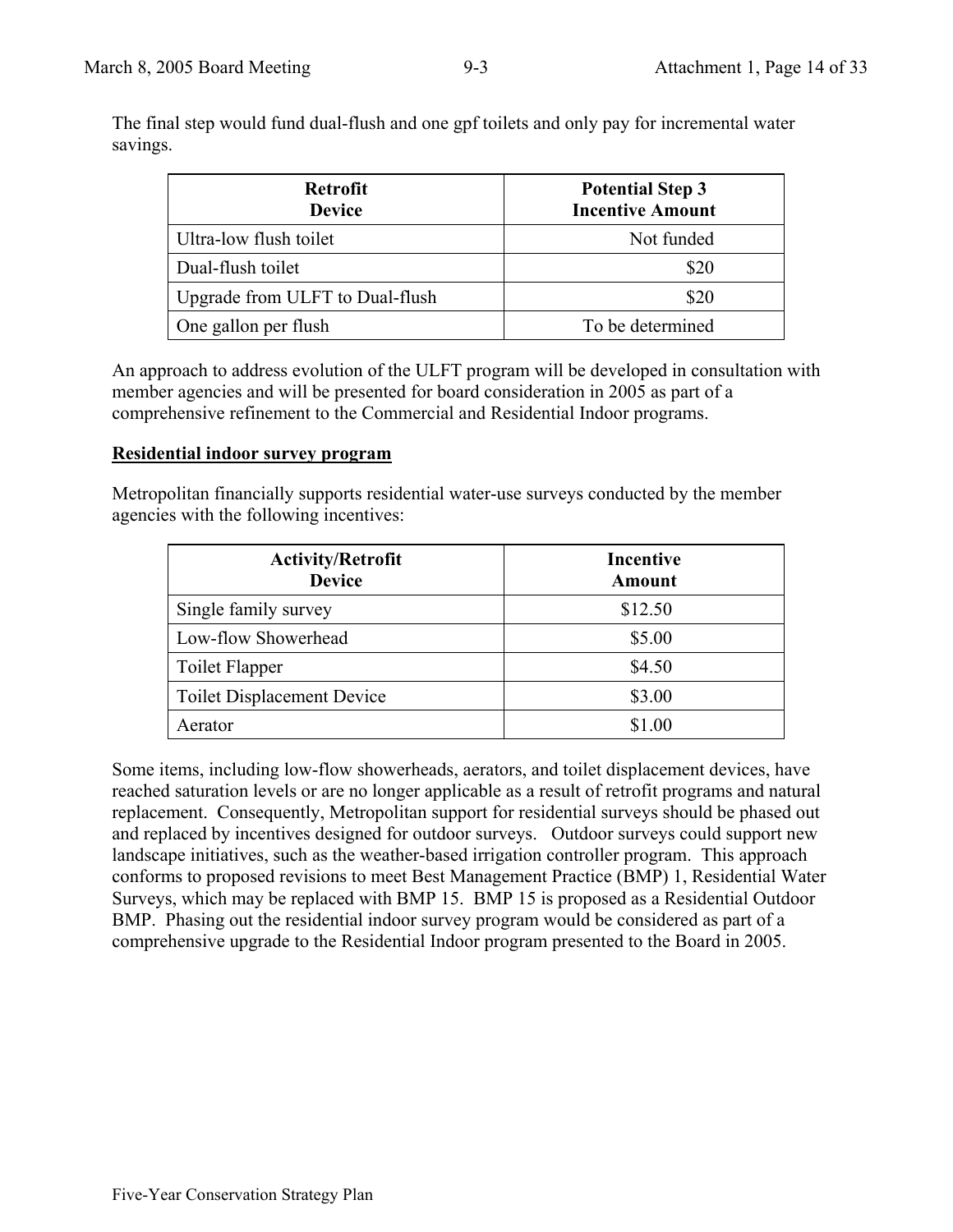# **High-efficiency clothes washer program**

To date, Metropolitan has retrofitted over 100,000 residential clothes washers. Metropolitan began providing incentives for high-efficiency clothes washers in 1995.

| <b>Retrofit</b>                                   | Incentive |
|---------------------------------------------------|-----------|
| <b>Device</b>                                     | Amount    |
| High-Efficiency Clothes Washer – Water Factor 6.0 | \$60      |

Metropolitan provided \$35 per clothes washer based on estimated water savings typical of units with water factor 8.5. Water factor represents the amount of water needed to clean a standard load of laundry. Participation was low prior to increasing the incentive with non-Metropolitan and member agency funding. Starting in 1999, Metropolitan partnered for two years with Southern California Edison which added an incentive of \$50-\$100. Metropolitan received a CALFED grant in 2002 to provide an additional \$90 per high-efficiency clothes washer for a total incentive of \$125 per washer. As a direct result of grant funding, program participation increased from an average of 4,000 units per year to 20,000 units per year. At the end of the CALFED grant and while awaiting a second grant, the Board approved a temporary increase in Metropolitan's funding to \$110 per HECW. In 2004, Metropolitan received Proposition 13 grant funding to provide an additional \$75 per HECW for a total incentive of \$110 per washer. This grant will likely be exhausted by June 30, 2005. Staff is working with the member agencies to seek additional grant funding and has submitted an application for Proposition 50 grant funding.

In November 2004, Metropolitan's HECW base incentive was increased to \$60 per unit, targeting washers that save about 9,000 gallons per year. This incentive is based on an average water factor of 6.0, which will be required for Metropolitan incentive funding beginning July 1, 2005. In addition, the Board authorized bridge funding of an additional \$50 per unit for a total of \$110 per unit through December 31, 2005, when grant funds should become available if Metropolitan's Proposition 50 application is selected for funding.

Legislation may take effect in 2007 and 2010 making only HECWs available for purchase in California. To be enforceable, California must receive an exemption from the Department of Energy (DOE), otherwise the federal standard preempts the state standard. DOE exemption would further Metropolitan's service area conservation achievements. The California Energy Commission leads the effort to obtain the DOE exemption.

# **Pilot Model Home Program**

Metropolitan's pilot model home program promotes the installation of innovative, water-efficient landscapes and devices in model homes to stimulate public interest. Incentives are provided to builders for the incremental cost of equipping model homes with water-efficient fixtures and landscapes that exceed current codes. Fixtures include: dual-flush toilets or pressure assisted one gpf toilets; high-efficiency clothes washers (meeting California's 2010 standard), weather-based irrigation controllers, and California Friendly landscaping. The following is a breakdown of the incentives available to builders for each participating model home: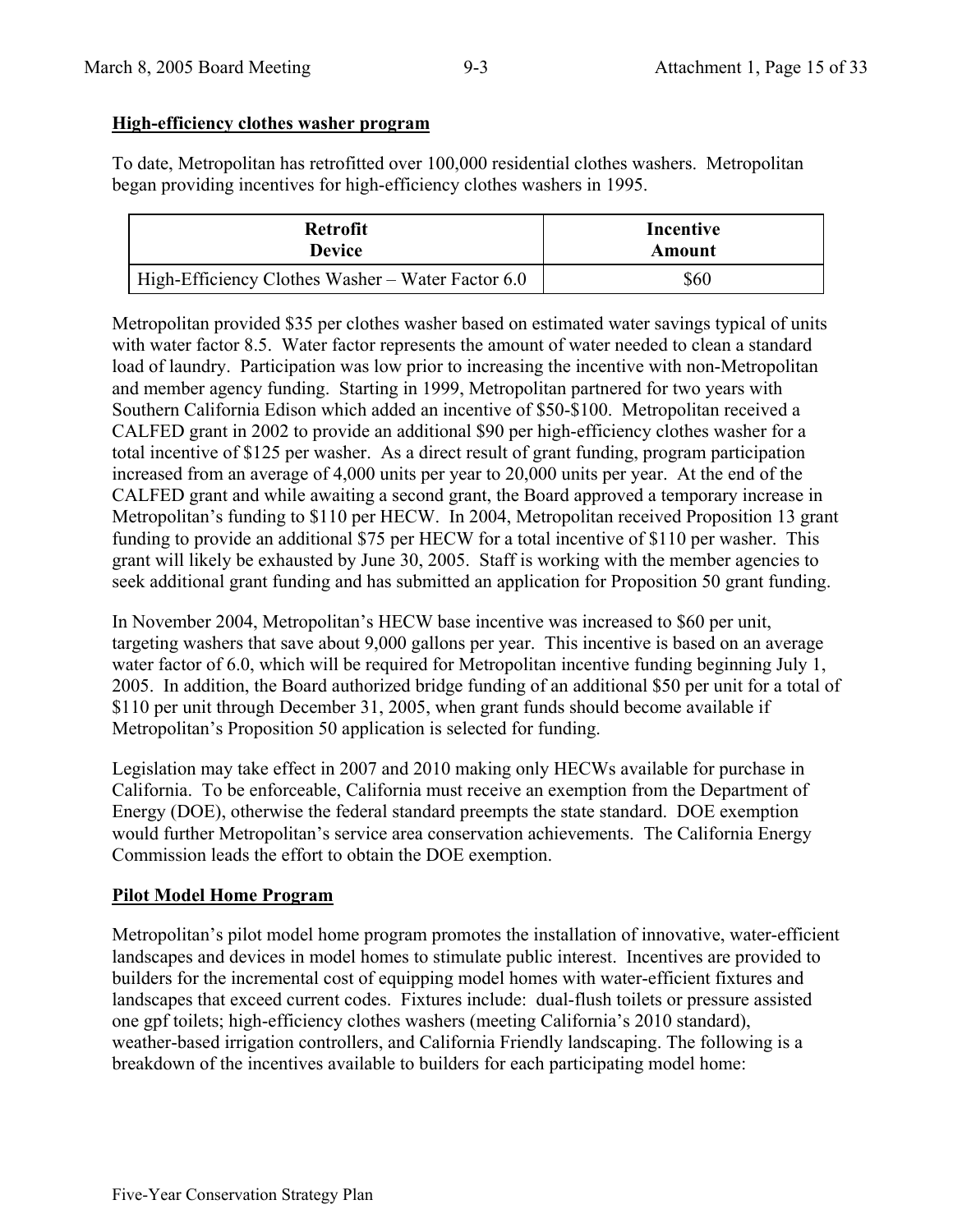| <b>Device/Feature</b>                               | <b>Incentive</b><br>per unit | <b>Maximum</b> |
|-----------------------------------------------------|------------------------------|----------------|
| Dual-Flush or Pressure-Assisted one gallon Toilets  | \$100                        | \$300          |
| High-Efficiency Clothes Washer                      | \$400                        | \$400          |
| Weather-Based Irrigation Controller                 | \$200                        | \$200          |
| California-Friendly Landscaping (2,000 sq.ft. max.) | $$0.80$ per sq ft            | \$1,600        |
| <b>Total</b>                                        |                              | \$2,500        |

A permanent program could be devised as a tool to influence and promote indoor and outdoor retrofits to save water if pilot program results prove beneficial.

# **New Development Program**

Metropolitan recently adopted incentives for new development to install highly efficient fixtures that exceed current water use efficiency standards. Incentives are based on incremental water savings in excess of building codes and standards. Incentives include:

| <b>New Development</b><br><b>Device</b>               | <b>Incentive Amount</b> |
|-------------------------------------------------------|-------------------------|
| New construction high-efficiency clothes washer       | \$35                    |
| New construction dual-flush toilets                   | \$20                    |
| New construction weather-based irrigation controllers | \$65                    |

Other opportunities to promote installation of water-efficient devices in new development will be explored with manufacturers, building industry and stakeholders.

# **Relationship of Residential Indoor Program to BMPs**

The Residential Indoor Program addresses the following BMPs:

| BMP <sub>1</sub> | Residential Water Surveys: Water survey program for single-family residential<br>and multi-family residential customers, including both indoor and outdoor<br>components.                                                                     |
|------------------|-----------------------------------------------------------------------------------------------------------------------------------------------------------------------------------------------------------------------------------------------|
| BMP <sub>2</sub> | Residential Plumbing Retrofit: Residential plumbing retrofit, including low-flow<br>showerheads (rated 2.5 gpm or less), toilet displacement devices (as needed),<br>toilet flappers (as needed) and faucet aerators (rated 2.2 gpm or less). |
| BMP 6            | High-Efficiency Washing Machines: High-efficiency clothes washer rebate<br>program for units meeting water factor 9.5 or less.                                                                                                                |
| <b>BMP 14</b>    | Residential ULFT Replacement: Residential ultra-low flush toilet (1.6 gallons or<br>less) replacement programs in single-family and multi-family residences.                                                                                  |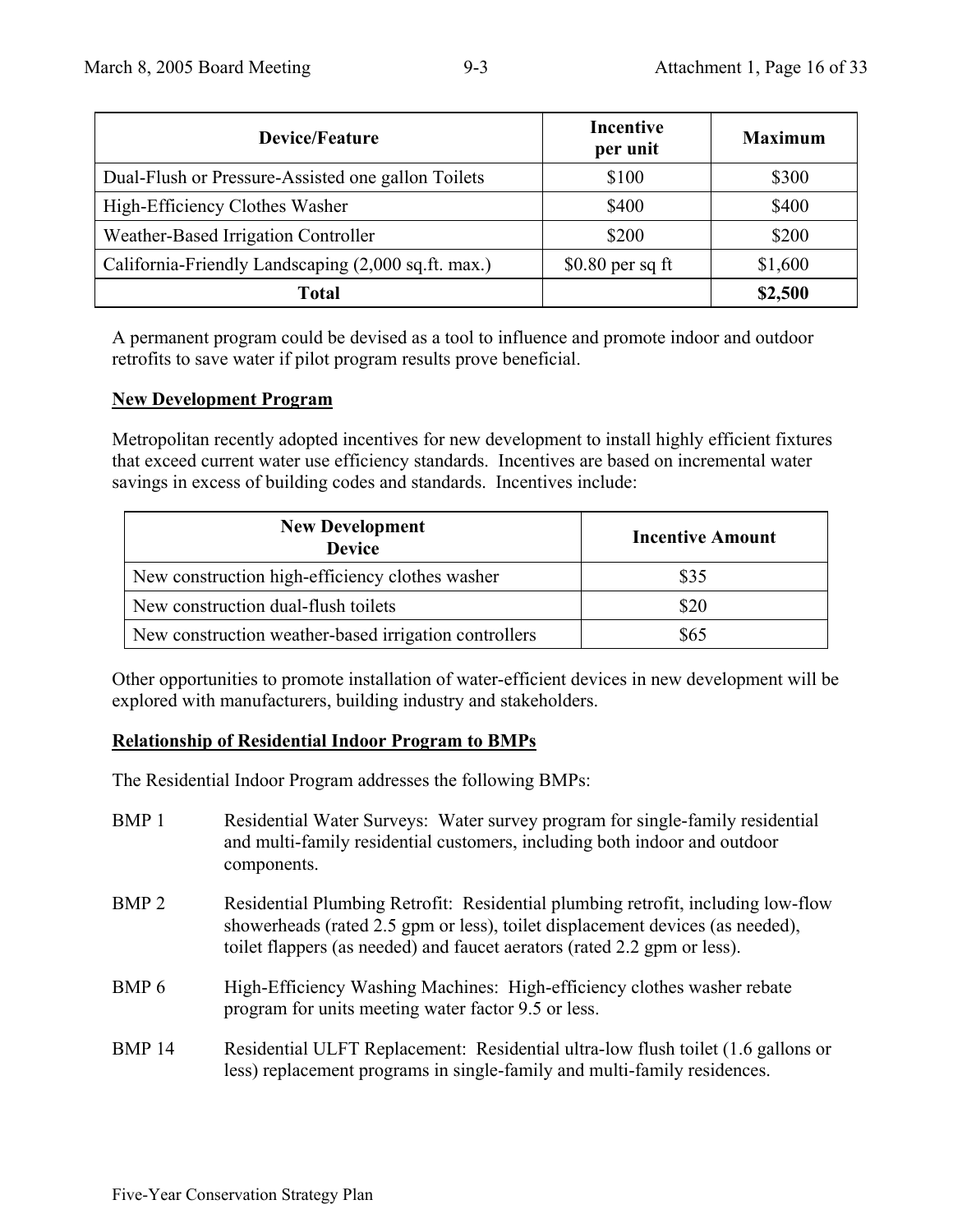# **Summary**

Metropolitan will reach or exceed its residential indoor water savings target of 135,000 acre-feet in 2025 by continuing to support indoor residential conservation through toilet retrofits, surveys, and clothes washers. Through its residential indoor program, Metropolitan supports its member agencies in complying with BMP 1, BMP 2, BMP 6, and BMP 14. Metropolitan's proposed program enhancements would also support new and emerging technologies, including dual-flush toilets, one gallon per flush toilets, and high-efficiency clothes washers. Metropolitan's pilot model home program and new development program represent significant opportunities for additional residential savings. Voluntary advances by the building industry, manufacturers and homeowners complemented by strategic legislative efforts are pathways to encourage higher-efficiency devices in the residential indoor and outdoor sectors.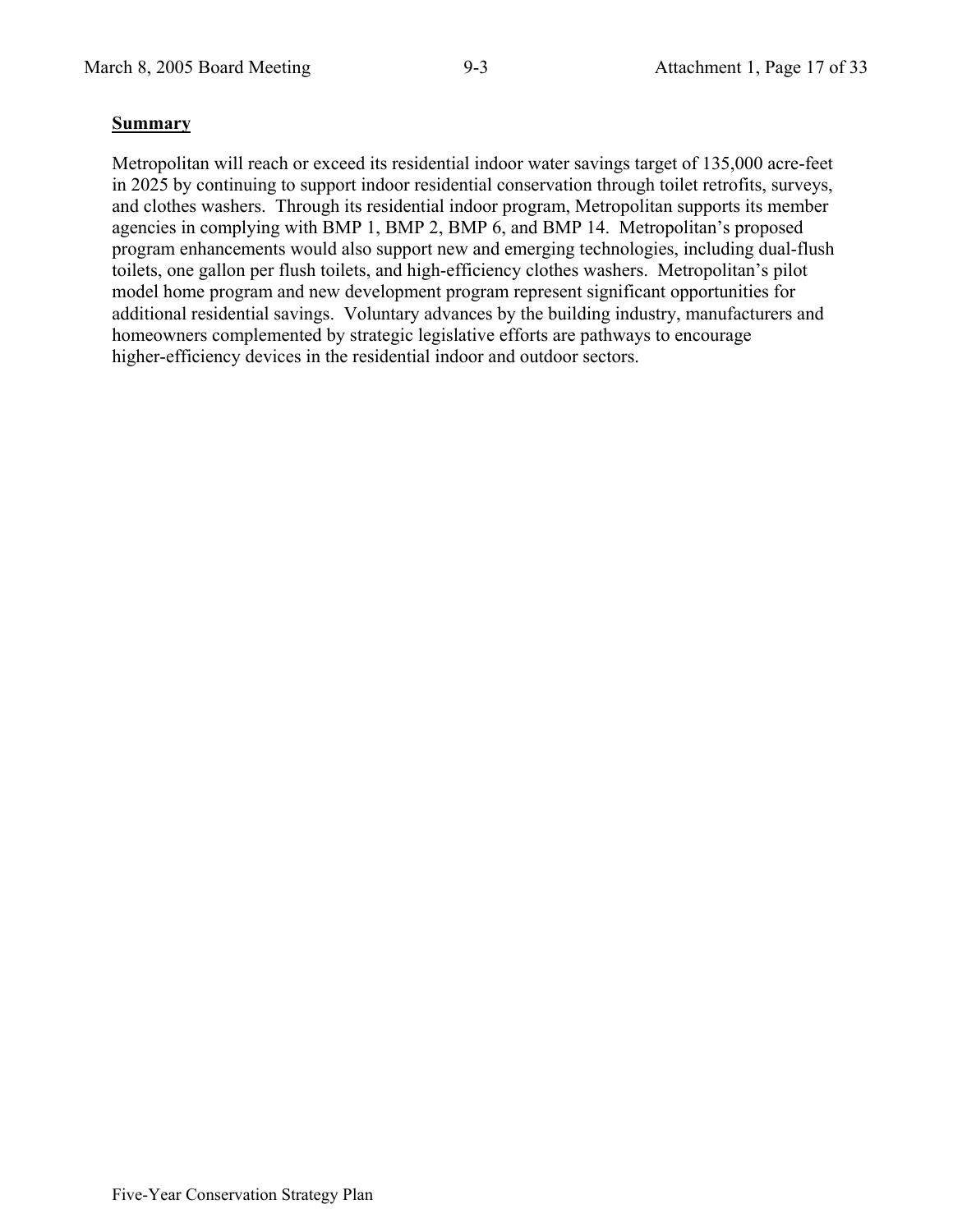**Water Savings Target**

**LANDSCAPE** 

80000

90000

# **Landscape Water Savings Target**

The Landscape program target for water savings is about 85,000 acre-feet by 2025.

The graph below shows the projected water savings forecast.

70000 60000 50000 п 40000 30000 20000 10000  $\mathfrak{g}$ 

2003 2004 2005 2006 2007 2008 2009 2010 2011 2012 2013 2014 2015 2016 2017 2018 2019 2020 2021 2022 2023 2024 2025

The table below shows the projected water savings forecast by program component.

| <b>Program Components</b>         | <b>Units to Date</b> | <b>Projected Units</b><br>by $2025$ | <b>Annual Water</b><br>Savings in 2025 |
|-----------------------------------|----------------------|-------------------------------------|----------------------------------------|
| Water Use Accountability          | 0                    | 130,304**                           | 52,121                                 |
| <b>Measured Water Savings</b>     | 0                    | $5,280***$                          | 4,224                                  |
| <b>Commercial WBICs</b>           | 0                    | 29,500                              | 23,580                                 |
| <b>Residential WBICs</b>          | 138                  | 136,138                             | 5,638                                  |
| Landscape Surveys (discontinued)* | $\theta$             | $\theta$                            |                                        |
| Irrigation Evaluation w/o Timer*  | 0                    |                                     | $\mathbf{0}$                           |
| Irrigation Evaluation w/Timer*    | $\theta$             |                                     | O                                      |
| <b>Total</b>                      |                      |                                     | 85,563                                 |

\* This historical (pre-2005) program component relied on changing end-user behavior without feedback to motivate on-going conservation. Resultant savings had limited persistence and are considered expired by 2005.

\*\* Acres under management

\*\*\* Acre-feet saved.

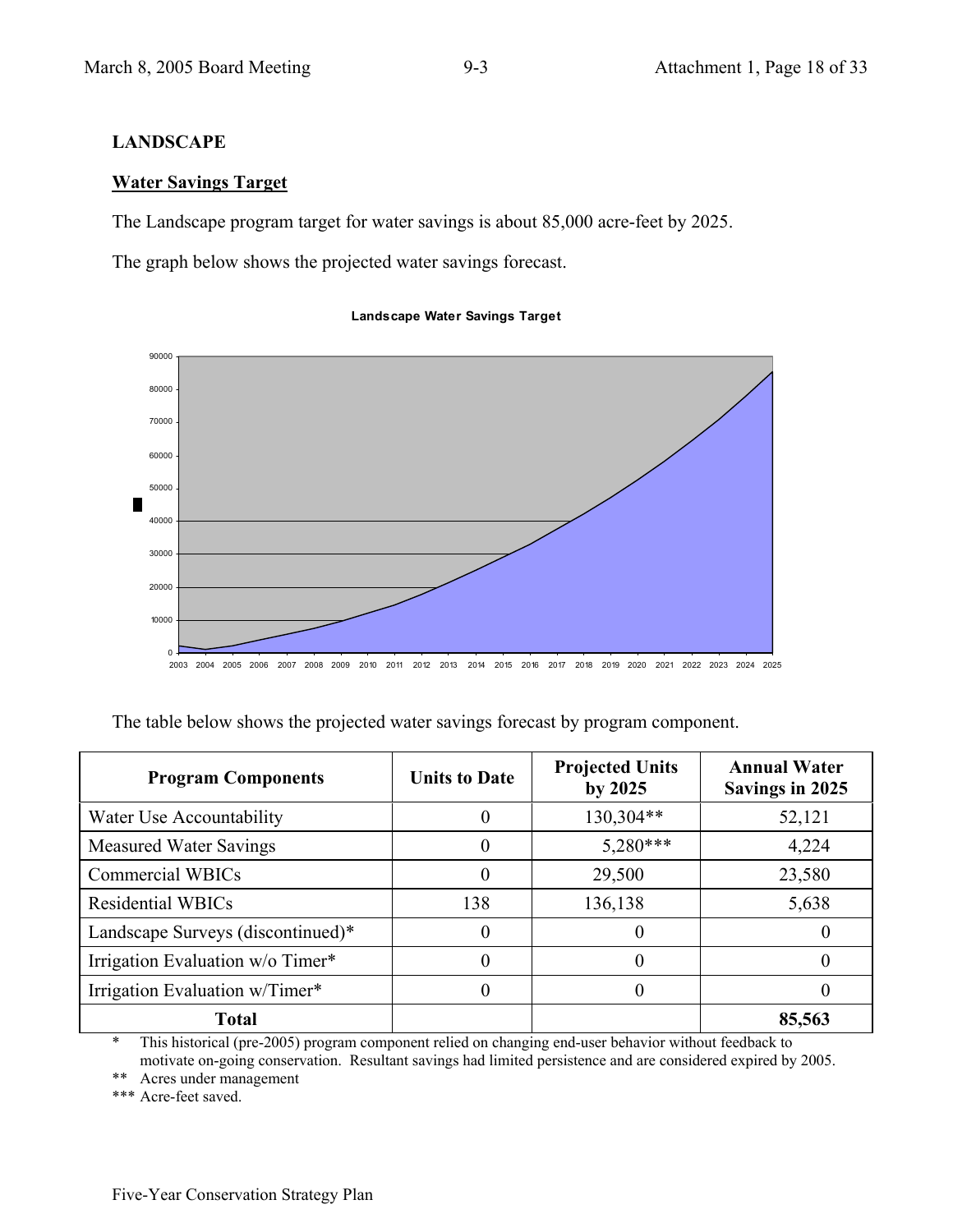# **Landscape Program Overview**

Metropolitan has funded residential and large landscape audits since 1993, retrofit of landscapes with centralized irrigation controllers since 1998, and rebates for weather-based irrigation controllers (WBIC) since 2002. The Board authorized upgrades to the large landscape program in September 2004.

Metropolitan currently funds residential landscape efficiency through outdoor audits and weather-based irrigation controller rebates. Metropolitan also funds commercial and institutional (CI) landscapes through four conservation program components:

- 1. Water Use Accountability
- 2. Measured Water Savings
- 3. Commercial and Institutional WBIC rebates
- 4. Professional Protector del Agua landscape irrigation training

These programs complement Metropolitan's long-standing recycled water irrigation program.

#### **Residential outdoor audit program**

Metropolitan funds residential outdoor audits conducted by the member agencies with the following incentives:

| <b>Device</b>                       | Incentive<br>Amount |
|-------------------------------------|---------------------|
| Irrigation evaluation without Timer |                     |
| Irrigation evaluation with Timer    | 818                 |

Audits provide customers with recommended irrigation schedules and suggested improvements for irrigation systems. This program will also be used to promote the installation of WBICs and California Friendly landscapes.

#### **Residential Weather-Based Irrigation Controller Rebate**

Metropolitan funds weather-based irrigation controllers with the following incentives:

| <b>Device</b>                         | <b>Incentive Amount</b>                       |  |
|---------------------------------------|-----------------------------------------------|--|
| Residential WBIC (less than one acre) | \$65 plus \$5.50 per station over 12 stations |  |
| Residential WBIC (one acre or larger) | \$500 per acre                                |  |

Metropolitan provides incentives for single-family residences to install WBICs. For residential sites less than one acre, Metropolitan provides \$65 plus \$5.50 per station over 12 stations. For residential sites one acre or larger, Metropolitan provides \$500 per acre of irrigated landscape.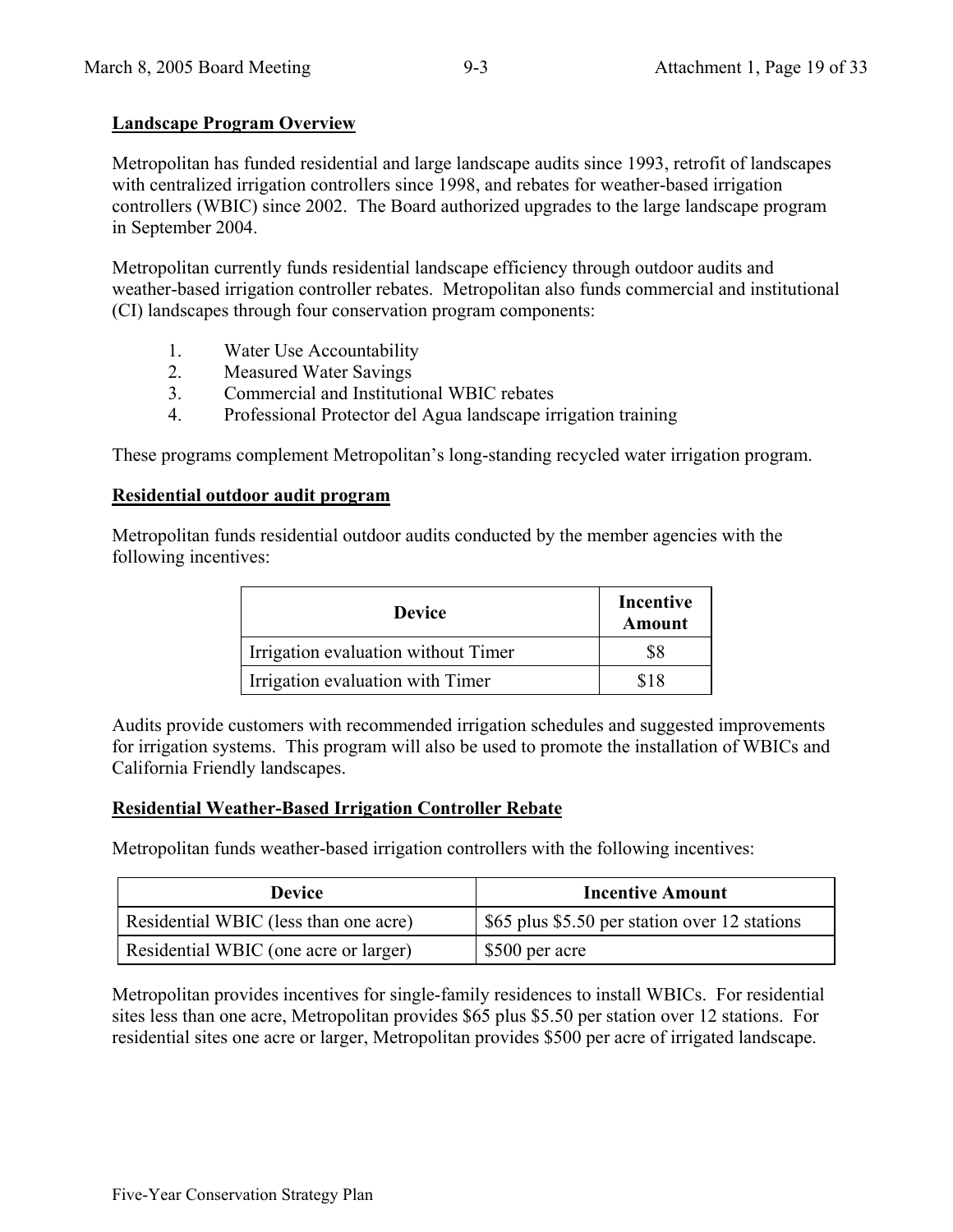# **WBIC Grant Program**

Metropolitan also received a \$1.8 million state grant to provide significantly higher incentives for weather-based irrigation controllers on a test basis to assess water use savings.

| <b>Irrigation</b><br><b>Controller Stations</b> | <b>State</b><br>Grant | <b>Additional</b><br><b>MWD</b> |
|-------------------------------------------------|-----------------------|---------------------------------|
| Up to $12$                                      | $$160-235$            | \$65                            |
| $13 - 24$                                       | $$550-1,150$          | \$5.50 per station              |
| 25 or greater                                   | $$1,100-1,700$        | \$5.50 per station              |

# **CI Landscape Program**

| Program<br><b>Components</b>  | Required<br><b>Training</b> | <b>Incentive</b><br><b>Amount</b> | <b>Maximum</b><br><b>Amount Payable</b>       |
|-------------------------------|-----------------------------|-----------------------------------|-----------------------------------------------|
| Water Use Accountability      | MWD provided                | \$2.50/acre/month                 | 5 years/site up to $\frac{1}{2}$ program cost |
|                               | Agency provided             | \$3.50/acre/month                 | 5 years/site up to $\frac{1}{2}$ program cost |
| <b>Measured Water Savings</b> | MWD provided                | \$115/acre-foot                   | 5 years up to $\frac{1}{2}$ project cost      |
|                               | Agency provided             | \$154/acre-foot                   | 5 years up to $\frac{1}{2}$ project cost      |
| Commercial WBICs              | N/A                         | \$500/acre                        | Up to $\frac{1}{2}$ project cost              |

The new CI Landscape program provides agencies with the flexibility to choose from three components that best fit specific landscape sites.

1. Water Use Accountability: Metropolitan provides incentives to improve landscape water management practices via educational training and timely water use reports. Agencies provide landscape owners, managers, and maintenance personnel with reports comparing water use to actual site water budgets. Water use update reports are generated each billing cycle to measure and guide irrigation adjustments toward optimal water use. Participants are provided landscape water management training either by Metropolitan or the agency. A dedicated landscape meter is not necessary to participate in this program component.

Metropolitan provides incentives to reimburse agencies for up to 50 percent of their program costs. Incentives are \$2.50 or \$3.50 per acre per month of irrigated landscape under management, the rate depending upon whether Metropolitan or the agency provides the training.

2. Measured Water Savings: Metropolitan provides incentives to upgrade landscape irrigation equipment based on verified water savings. In addition, landscape water management training is provided to participants. A dedicated landscape meter is required for this pay-for-performance component.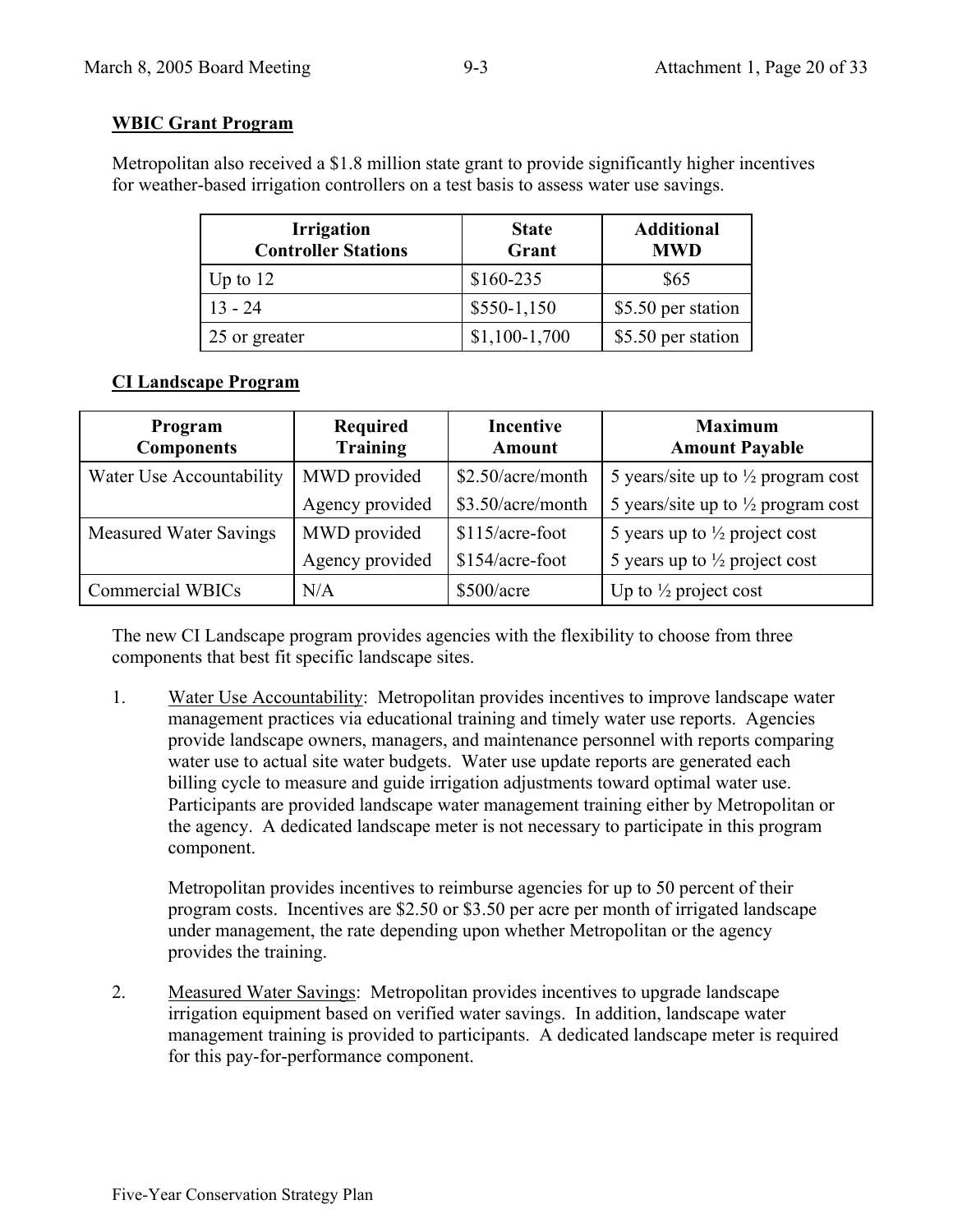Incentives are \$154 or \$115 per acre-foot of verified savings, rate depending upon whether the agency or Metropolitan provides the training. Incentives are paid for up to five years or one-half the project cost.

3. Commercial and Institutional WBIC Rebate: Metropolitan provides an incentive of \$500 per acre of irrigated landscape for WBICs. Incentives shall not exceed 50 percent of project upgrade costs. A dedicated landscape meter is not required to participate in this program component. As described in the prior residential text, additional grant-funded incentives are also available for a limited time.

These three options have recently been initiated and administrative improvements would be made as experience is gained.

#### **Professional Protector Del Agua**

Metropolitan provides classes on a variety of subjects related to efficient landscape water management. Agencies can provide equivalent training via their own staff or program vendor to meet program requirements. An agency must decide whether to use Metropolitan training or provide training equivalent to Professional Protector Del Agua at the outset of their program.

# **Rate Structure**

BMP 11 requires the implementation of conservation pricing for retail water agencies. Conservation pricing includes rates designed to recover the cost of providing service and/or rates based on metered water use. The concept is that high-volume water users create disproportionate requirements for capital improvements and operating costs and should pay corresponding rates for those higher utility expenditures. Conservation pricing could have the following characteristics: fixed rate regardless of the quantity used (uniform rates); increased rate as the quantity used increases (increasing block rates); seasonal rates or excess-use surcharges to reduce peak demands during summer months; or rates based upon the long run marginal cost or cost of adding the next capacity unit to the system. Few agencies have non-compliant declining block rate structures, while many agencies are adopting increasing block rates. In a survey of retail water purveyors within Metropolitan's service area, all retail water purveyors use either an inclining block rate structure or a uniform rate structure, which meets the requirement of BMP 11 for conservation pricing.

The California Urban Water Conservation Council's 1994 report titled, "Setting Urban Water Rates for Efficiency and Conservation," provides information on innovative ways to price urban water service.

Further exploration into the benefits of conservation rate structures at the retail level and appropriate regional support should be conducted through a Metropolitan/member agency collaboration.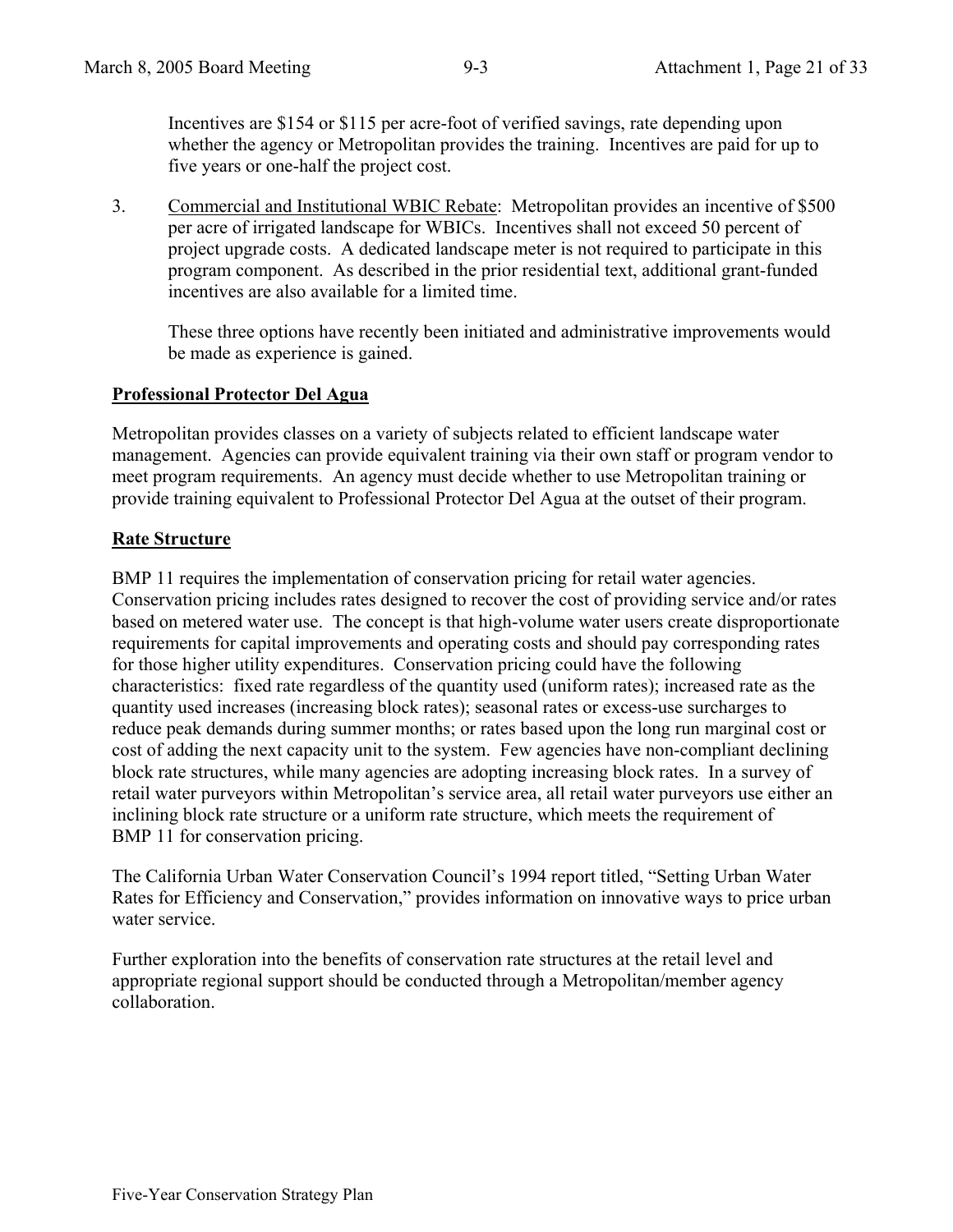# **Relationship of Landscape Program to BMPs**

The Landscape Program addresses the following BMPs:

| BMP <sub>1</sub> | Residential Water Surveys: Water survey program for single-family residential<br>and multi-family residential customers, including both indoor and outdoor<br>components.                                                                    |
|------------------|----------------------------------------------------------------------------------------------------------------------------------------------------------------------------------------------------------------------------------------------|
| $BMP 5$ :        | Large Landscape Conservation Programs and Incentives: Creation of landscape<br>water budgets, periodic reporting of actual water use versus water budget,<br>incentives to upgrade irrigation systems, and landscape conservation education. |
| <b>BMP 11:</b>   | Conservation Pricing for Metered Accounts: Establish customer water charges<br>based on use and schedule for implementation.                                                                                                                 |
| <b>BMP</b> 15:   | (Proposed) Residential Outdoor: Residential outdoor programs, including<br>outdoor surveys, water budgets, and other water conserving activities.                                                                                            |

#### **Summary**

Metropolitan's upgraded landscape program provides agencies and end-users with options to best meet their preferences and needs. Each option provides incentives and features derived from pilot program study results implemented by member agencies. Because these programs and products are new, they will be evaluated for adequacy and improvements.

Metropolitan estimates that by 2025, 85,000 acre-feet will be conserved through its existing and upgraded landscape programs. Additional water savings will be achieved through our regional advertising campaign and recycled water use.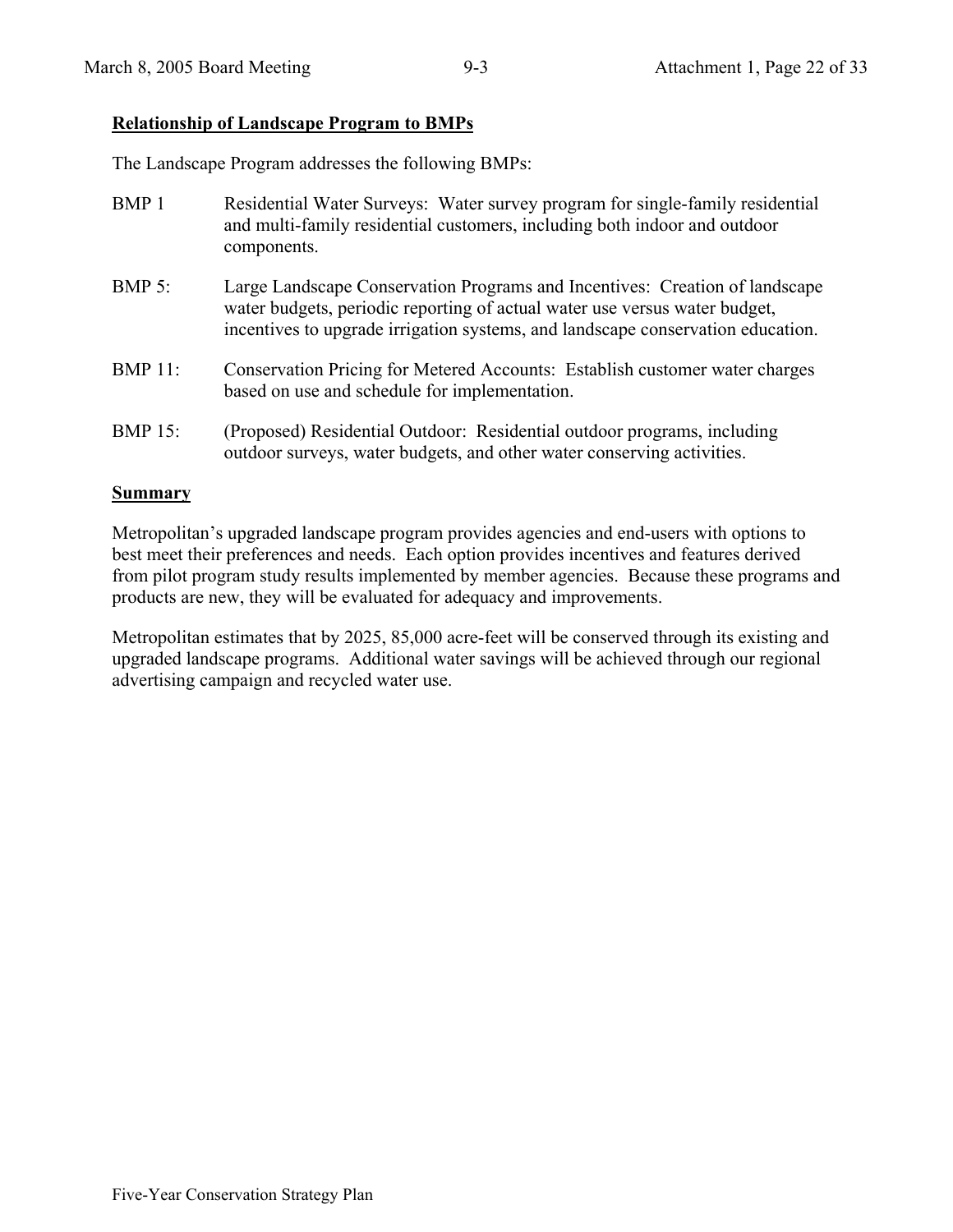# **COMMERCIAL, INDUSTRIAL AND INSTITUTIONAL**

# **Water Savings Target**

The Commercial, Industrial and Institutional Program target for water savings is about 80,000 acre-feet by 2025. Almost 80 percent of 2025 water savings are expected to come from CII high-efficiency clothes washers, cooling tower controllers, ULFTs and pre-rinse spray valves.

The following table shows the estimated water savings:

| <b>Device</b>                     | Units<br><b>To-Date</b> | <b>Projected Units</b><br>by 2025 | <b>Annual Water</b><br><b>Savings in 2025</b> |
|-----------------------------------|-------------------------|-----------------------------------|-----------------------------------------------|
| High-Efficiency Clothes Washers   | 13,073                  | 189,073                           | 21,933                                        |
| <b>Cooling Tower Controllers</b>  | 562                     | 6,012                             | 13,467                                        |
| Ultra-Low Flush Toilet            | 39,903                  | 802,138                           | 21,658                                        |
| <b>Pre-Rinse Valves</b>           | 10,603                  | 40,603                            | 9,095                                         |
| Surveys (discontinued)            | 650                     | 650                               | N/A                                           |
| <b>Water Brooms</b>               | 689                     | 17,189                            | 2,630                                         |
| Urinals                           | 1,784                   | 69,987                            | 3,849                                         |
| X-ray Processing                  | 101                     | 451                               | 1,443                                         |
| Dual Flush                        | 218                     | 63,738                            | 2,167                                         |
| <b>Industrial Process</b>         |                         | 45                                | 4,500                                         |
| Flush Valve Kit (no longer doing) | 601                     | 851                               | 21                                            |
| <b>Total</b>                      |                         |                                   | 80,763                                        |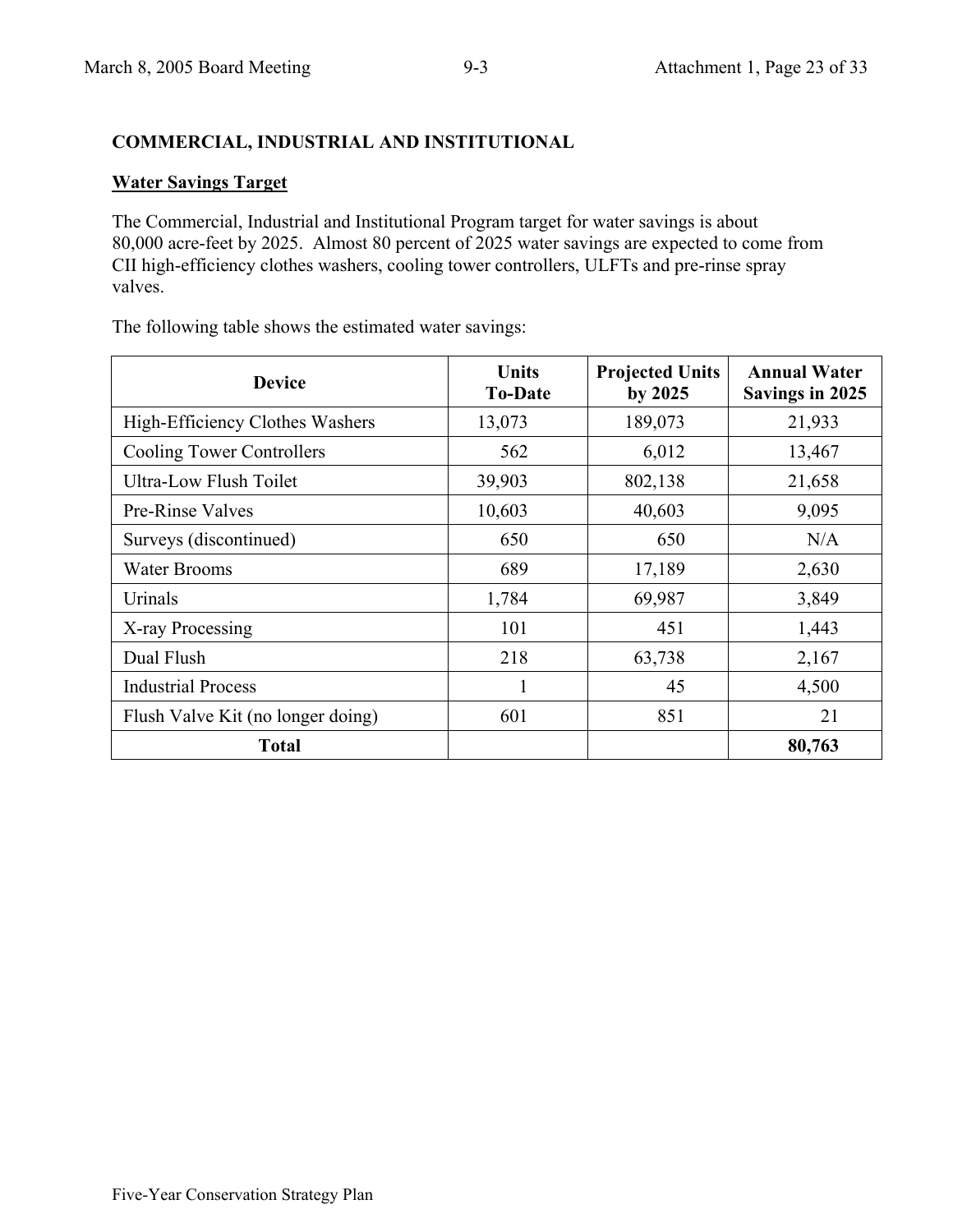

**Commercial Water Savings Target**

# **CII Program**

The CII program includes three major customer sectors – commercial, industrial and institutional. Items rebated through the CII Program are:

| <b>Retrofit</b><br><b>Device</b>          | <b>Incentive</b><br>Amount |
|-------------------------------------------|----------------------------|
| ULFT (Gravity & Flush Valve)              | \$60                       |
| Dual-flush toilet                         | \$80                       |
| Upgrade from ULFT to Dual-flush           | \$20                       |
| Urinals                                   | \$60                       |
| Pre-Rinse Spray Valve                     | \$50                       |
| High-Efficiency Clothes Washer            | \$100                      |
| Waterbroom                                | \$100                      |
| Cooling Tower Controller                  | \$500                      |
| X-Ray Film Processor Recirculating System | \$2,000                    |

Metropolitan has funded CII retrofits since 1997. Prior to 1997, Metropolitan conducted approximately 1,000 CII water-use surveys. These surveys provided valuable information to establish the CII program. The current CII program was authorized in 1997 and includes two components: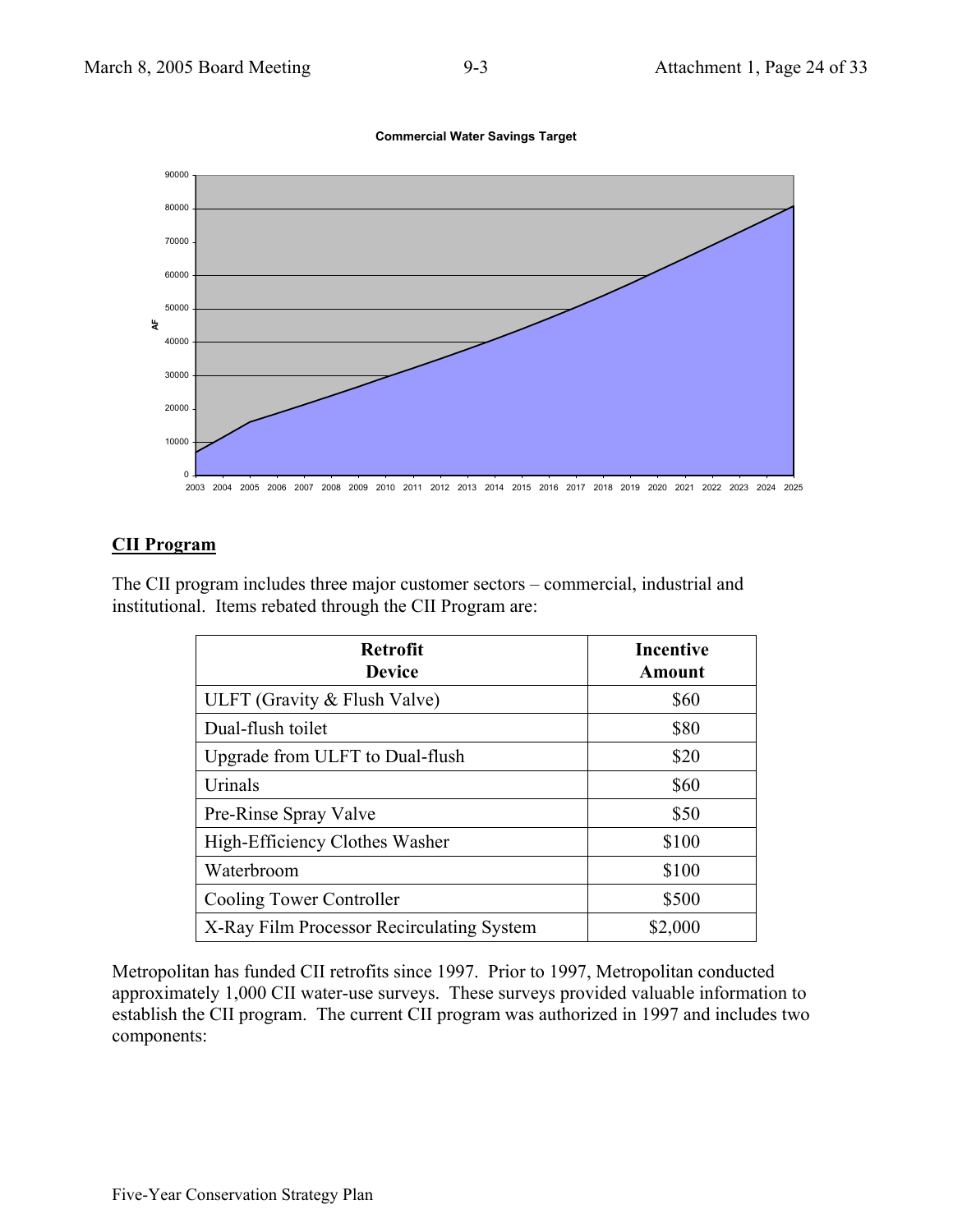- 1. Menu Component: fixed rebates for common fixture retrofits or installations
- 2. Process Component: customized financial incentives for water-use process improvements on a pay-for-performance basis typically applied to manufacturing.

In 1999, Metropolitan partnered with member agencies on a regional pilot device-retrofit program for business. Metropolitan issued an RFP for region-wide vendor services to market, manage and pay rebates. This pilot was very successful compared to previous programs managed by individual member agencies. Based on the success of this model, a vendor-administered regional program began in 2004. The vendor works for Metropolitan and businesses are provided convenient one-stop shopping incentive services.

Member agencies that wish to manage their own commercial program remain eligible to receive device incentives under the CII Program.

New rebates for devices may be added as data is substantiated through the Innovative Conservation Program (ICP) or other sources.

- a. **Zero Water Consumption Urinals**: Currently, Metropolitan provides \$60 per unit for installation of one gpf and waterless urinals. Analysis of water savings from zero consumption urinals should be conducted to determine if rebate levels are appropriate. Acceptance of the technology at local levels may be accelerated through legislation or regulation.
- b. **Tiered Cooling Tower Controller Rebate**: Currently, Metropolitan offers \$500 per unit for installation of cooling tower controllers regardless of size and/or type of controller. Incremental water savings based on tower size and controller type should be assessed.
- c. **ULFTs**: Currently, Metropolitan offers \$60 per unit for ULFTs installed in the CII sector. This amount will be reevaluated specific to CII applications. As the residential program develops new rebate levels for higher efficiency toilets, those higher rebates may be incorporated into the CII program.

#### **Industrial Process Improvement Program**

Metropolitan's Industrial Process Improvement program provides incentives to industrial customers to improve the water efficiency of their processes.

| Improvement                            | <b>Current 2004</b>                                                                               |
|----------------------------------------|---------------------------------------------------------------------------------------------------|
| <b>Device</b>                          | <b>Incentive Amount</b>                                                                           |
| <b>Industrial Process Improvements</b> | \$154 per acre-foot of water saved or $\frac{1}{2}$ the cost of the<br>project, whichever is less |

Metropolitan has offered incentives to industrial customers since 1997. There was low participation because of program complexity and difficulty in sector marketing. Based on focus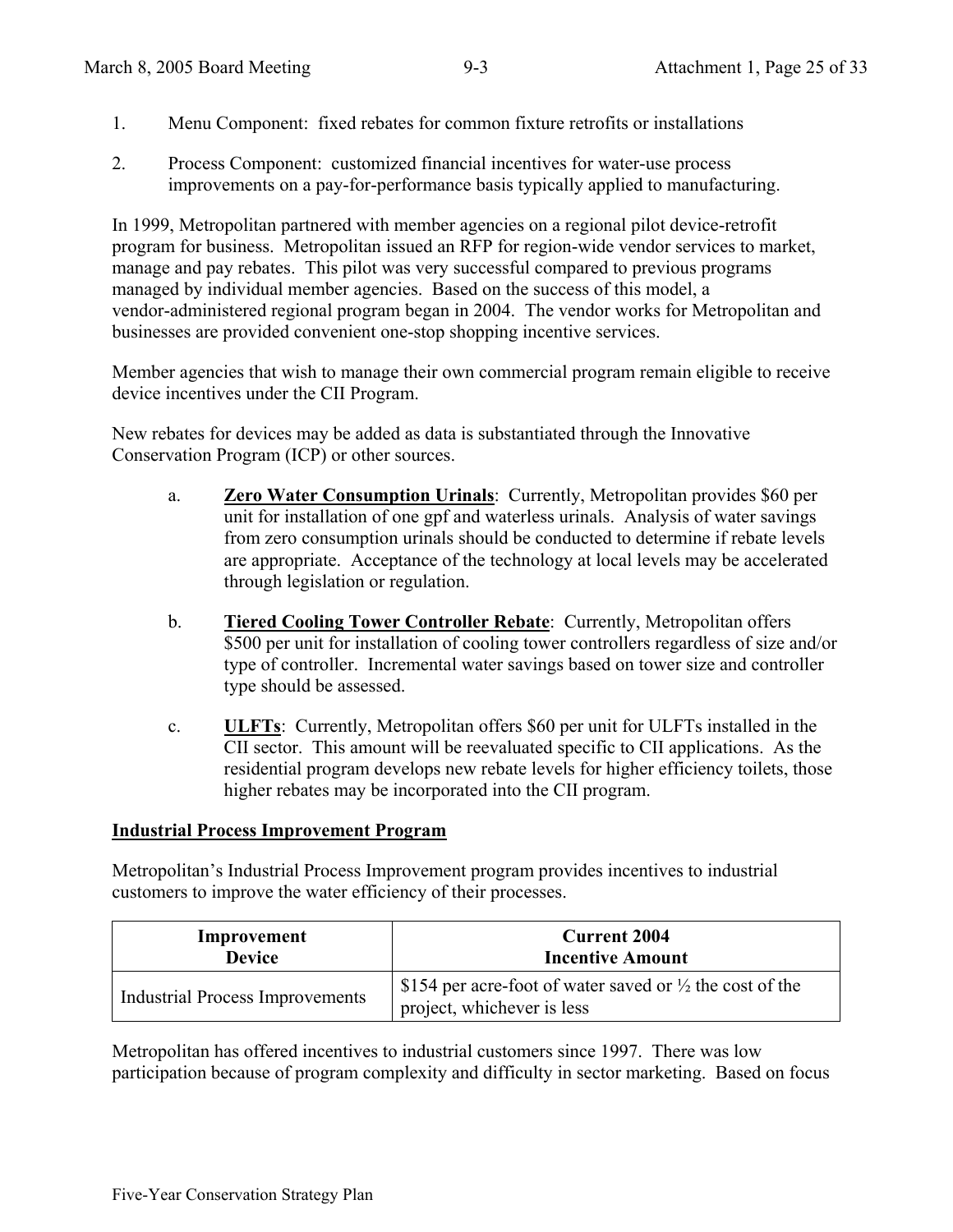group input, Metropolitan's Board authorized improvements to the IPI program in 2004 that include:

- a. Partial payment up front
- b. Streamlined application process
- c. Outside vendor services for technical advice
- d. No project minimum size limits

These improvements are designed to encourage water efficiency improvements by individual operators within their facilities. Additionally, Metropolitan has initiated partnering opportunities with local sanitation districts to help market the program. USBR will provide funding to explore using a vendor to regionally administer the IPI program.

# **Relationship of CII Program to BMPs**

The CII Program addresses the following BMPs:

BMP 9 The CII Program addresses Sections b and d of BMP 9. Section b outlines the "Three-Year Interim ULFT Program", which accelerates the replacement of existing high-water-using toilets with ultra-low-flush (1.6 gallon or less) models. Section d addresses "Conservation Performance Targets". CII programs will achieve annual water use savings equal to 10 percent of baseline CII use over a 10-year period.

# **Summary**

The CII Program is functioning with a strong response. The IPI is a new approach that is expected to increase customer response. The overall commercial effort is on track for achieving the IRP-related target of 80,000 acre-feet per year savings.

The four major sources of commercial water-savings will be HECWs, cooling tower controllers, ULFTs and pre-rinse spray valves. Pre-rinse spray valve installations increased significantly with grant funding from the California Public Utilities Commission to install approximately 30,000 devices that save energy and water. HECWs and ULFTs are being installed in high volumes.

The industrial component has been recently modified to increase activity with results still outstanding. Co-funding, co-marketing, and internal/external technical assistance will be pursued in the next fiscal year to increase industrial water conservation activity and water savings.

Legislation and new plumbing code standards could also contribute to water savings. As local and state agencies adopt standards to make it easier to install new technologies, market penetration of these products such as water free urinals, dual flush toilets and waterbrooms will increase. Legislation prescribing water efficiency standards for pre-rinse spray valves and other technologies should be considered.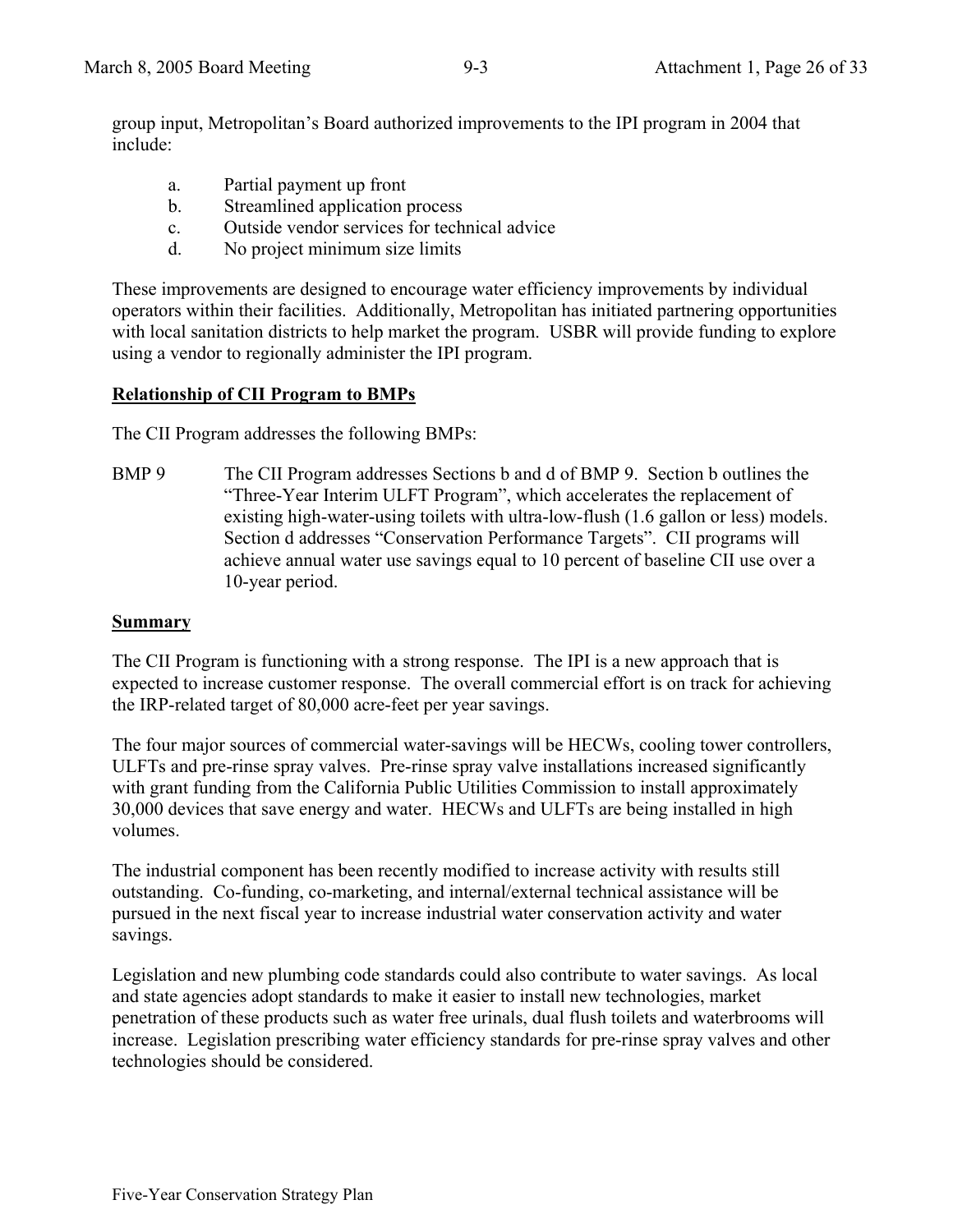# **OUTDOOR CONSERVATION OUTREACH EFFORT**

In November 2002, the Board authorized a \$2.3 million campaign to educate consumers on the need to conserve water including advertising, education, and public/community outreach elements to foster a new landscape ethic referred to as "heritage gardening." Metropolitan partnered with several different agencies to develop parallel programs. In October 2004, the Board allocated an additional \$3.2 million to extend the advertising campaign and create a public action campaign to educate consumers on efficient landscape design and irrigation. The following is a description of each program element:

# **Advertising Campaign**

The region-wide advertising campaign was based on research that homeowners typically irrigate their landscapes at twice the amount of water needed to remain healthy. The challenge was to raise awareness of residential over-watering and promote new tools – the watering index and calculator available online – that would be helpful to homeowners to determine how much water to use.

The campaign ran for three separate periods from August to October 2003, December to February 2004, August to November 2004 and is scheduled to run year-round beginning in March 2005. Radio, online and outdoor advertising in multiple languages used clever and whimsical approaches to educate residents about smarter water use, driving listeners and viewers to the bewaterwise.com Web site for more information.

# **Bewaterwise.com**

This Web site helps homeowners create and maintain a California Friendly landscape by providing a variety of tools and information such as the watering index and calculator, and database of 1,500 native and California Friendly plants. Bewaterwise.com has hosted as many as 3,000 visitors a day during high volume periods, and receives an average of 1,000 visitors a day.

# **City Makeover Program**

Established in 2002, this competitive grant program provides funding to cities and public agencies for new native and California Friendly landscapes in prominent public locations. More than 40 agencies and cities applied in the first year. Eleven projects were selected for funding, with five winners receiving \$75,000 each and six receiving \$20,000 each. Deadline for applying for the current cycle of funding is March 30, 2005.

# **Community Outreach**

Metropolitan continued to build broad-based community support with the engagement of key stakeholders and opinion leaders through twice-yearly Heritage Landscape Forums. Attendees included Monrovia Nurseries, Village Nurseries, Valley Crest Companies, more than 25 cities including Los Angeles and San Diego, and representatives from the building industry, green industry and local public agencies.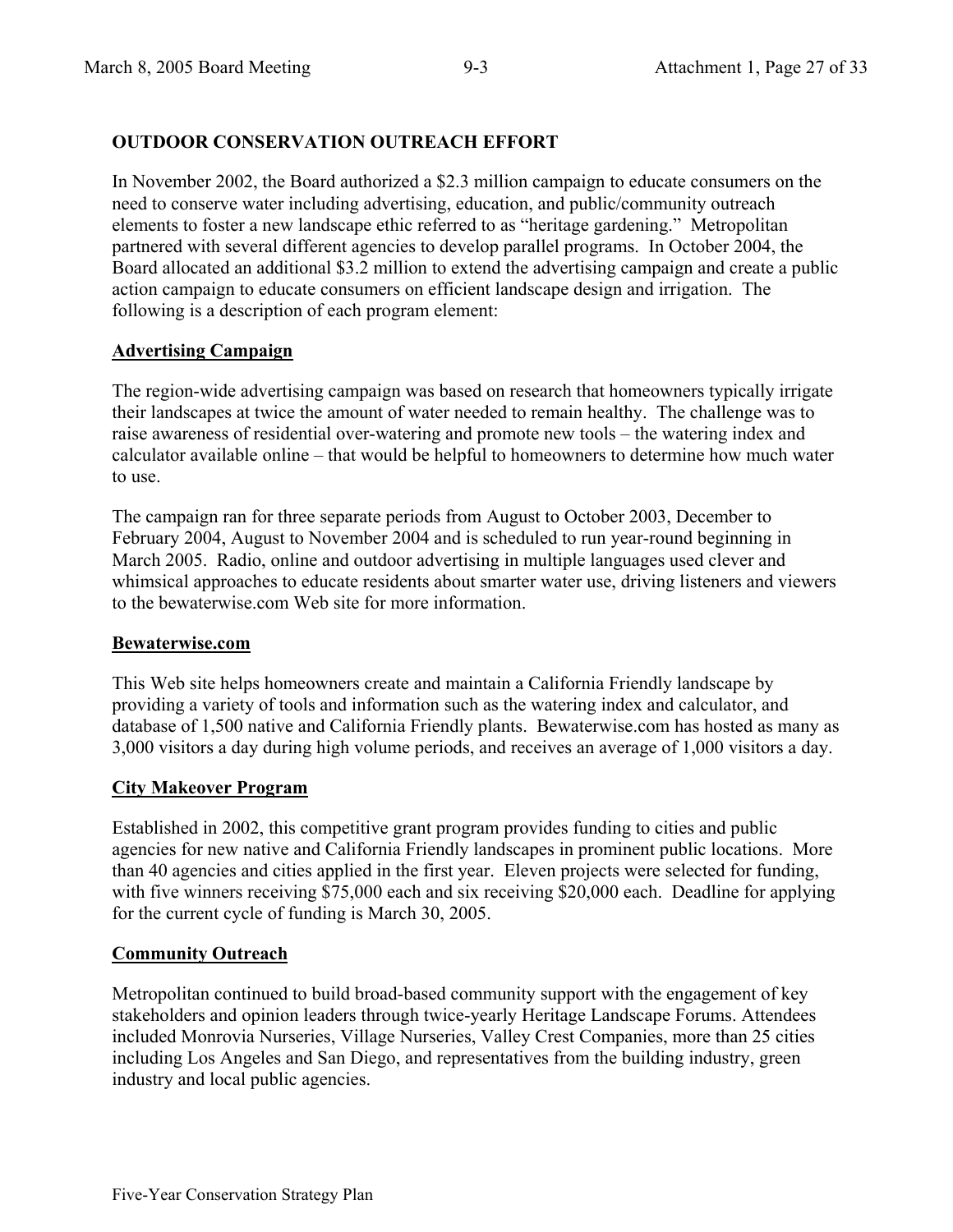# **Retailer Outreach**

Metropolitan collaborated with retailers to encourage the inclusion of native and California Friendly plants in their product mix, and to join the advertising campaign by providing outdoor water conservation education through material distribution and classes. Twenty retailers committed to carrying native and California Friendly plants and displaying the campaign's banner and plant tags. Outreach efforts to retailers will enlist more partners.

# **Additional Education Tools**

A number of educational tools have been developed to support the outreach campaign. They include a heritage gardening guide CD-ROM that contains a database of native and California Friendly plants with information on their care and maintenance. More than 100,000 CD-ROMS have been distributed.

An Expert Hotline was launched to provide the public with one-on-one technical information on native plant care and maintenance. Funded by Metropolitan, native plant experts from Rancho Santa Ana Botanic Garden will answer questions and provide resources for homeowners, landscape architects and maintenance professionals and others, as well as develop educational materials for bewaterwise.com.

A special edition of Metropolitan's public access program "Straight from the Tap" featured native and California Friendly plants. The program generated interest and call-ins for additional information. A "How To" segment is now being produced to track the conversion of a typical Southern California residential landscape to a water-efficient landscape.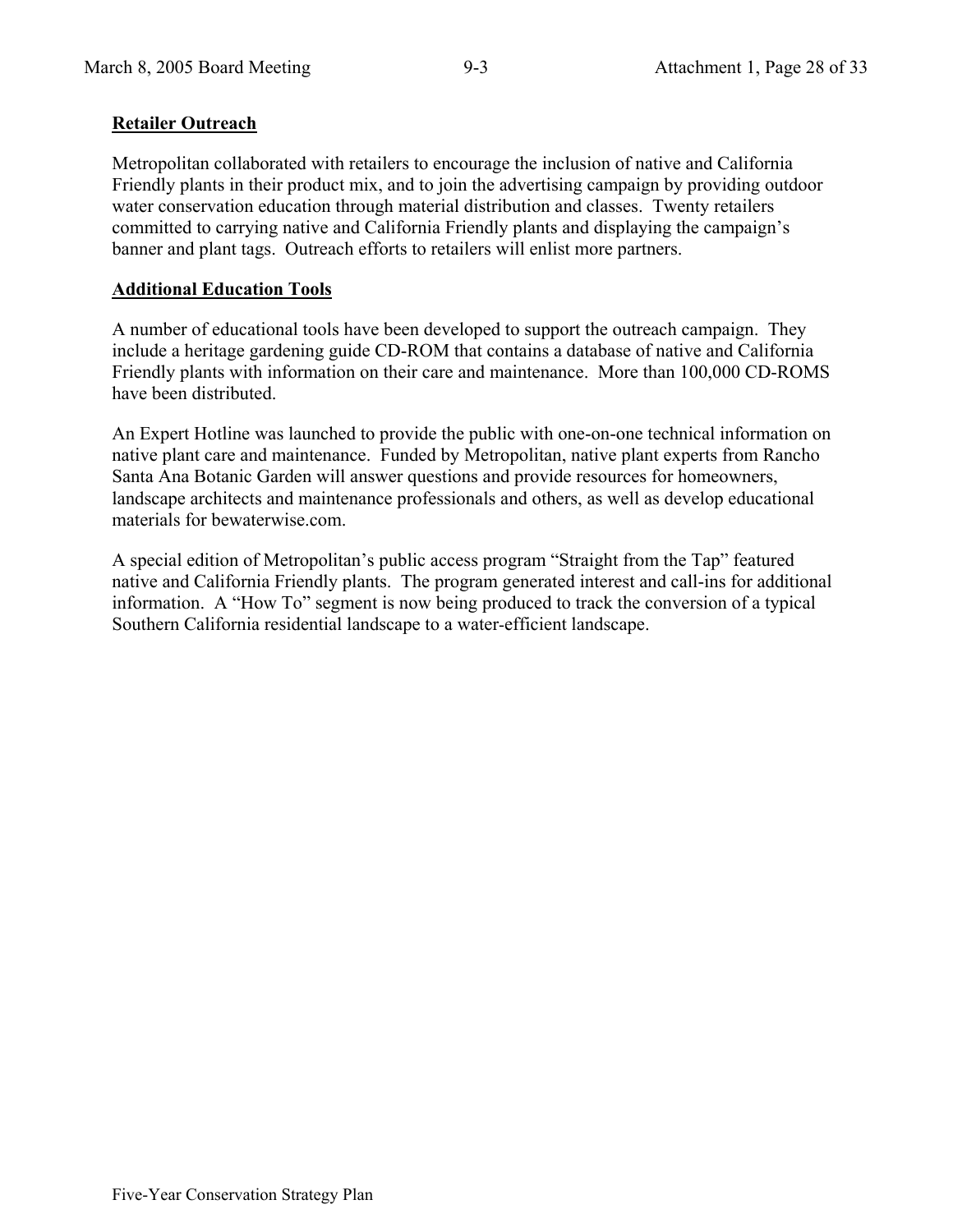# **LIFE CYCLE OF A PROGRAM**

Metropolitan offers a large variety of programs that are in various stages of implementation. The following summary is an explanation of these stages and examples of programs in each stage:

#### **Identify conservation goals**

Metropolitan identified its goals for cost-effective conservation consistent with established BMPs through a collaborative process. Programs are designed to meet the water savings goals outlined in the IRP Update.

#### **Identify and evaluate conservation incentives and program options**

Metropolitan identifies potential regional programs through several avenues including its Innovative Conservation Program (ICP), local pilot programs, and technical investigations using grants or in cooperation with other agencies, such as California Urban Water Conservation Council.

The ICP encourages the investigation and development of creative and new ways to conserve water. The first ICP grant cycle was completed in 2002. Two devices identified for retrofit incentives under the first ICP include the recirculating X-ray film developer used in hospitals and a pressurized water broom. Both have been incorporated into the Regional CII Rebate Program. Current ICP projects include a water-efficient landscape incentive program, synthetic turf demonstration project, a commercial food-steamers water savings study, and residential point-of-use hot water devices.

One example of a local pilot is the Municipal Water District of Orange County's Pilot Landscape Performance Certification Program, which became a component of Metropolitan's recently adopted large landscape incentive program upgrades.

Through grants, Metropolitan is studying a number of programs, including the installation of weather-based irrigation controllers, installation of synthetic turf in municipal and public lands, and industrial recirculation processes. The California Urban Water Conservation Council and Metropolitan, as one of six partnering agencies, recently completed a study of how toilet flapper longevity affects long-term water savings of toilet retrofits. In studies of statewide or national significance, Metropolitan favors working through CUWCC and key agencies in other parts of California to obtain broad consensus on findings.

# **Regional pilot**

Before being formally adopted as a permanent conservation credits program, a regional pilot program would be offered uniformly to all member agencies unless grant-funding constrains scope to determine feasibility and cost-effectiveness. An example would be the CII rebate program, which evolved from a regional pilot. For devices tested through the ICP or a local pilot project, the device found to be worthwhile may be added to an existing program upon board approval in lieu of a regional pilot stage. An example would be the inclusion of waterbrooms to the CII program.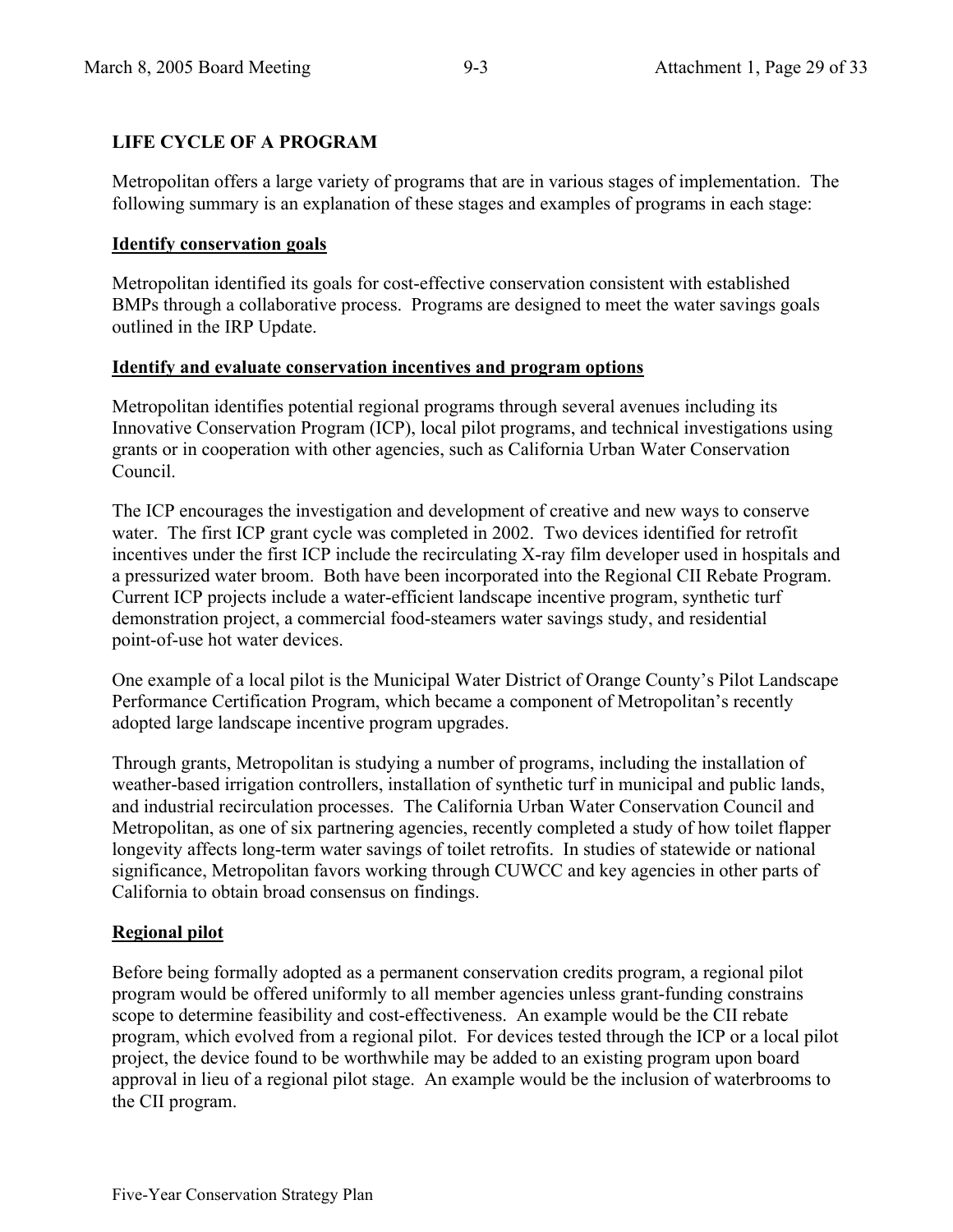# **Program Implementation**

The next stage occurs when a program is approved by the Board and included in the conservation credits program. The CII program is just entering this stage with the new long-term regional program. The ULFT program has been in this phase for several years and is completing this phase. The low-flow showerhead has gone through the entire cycle and is essentially complete. During program implementation, administrative adjustments are made as experience is gained.

# **Mature Program**

In this stage, a program may encounter saturation, changes in technology or other factors that affect the program. The ULFT program has been in the implementation stage for years and has moved into the mature program stage. Some areas are reaching saturation and new technologies like dual–flush toilets and one–gallon per flush toilets have entered the marketplace as the next opportunity.

# **Ramp down and closeout**

When a program successfully accomplished its goal to the point of diminishing economic return on investment, it is ready for ramp down and closeout. For Metropolitan, this phase may be further into the future than for individual member agencies since Metropolitan continues to provide program support until the region reaches saturation. Individual agencies may have different levels of progress. With ULFTs, some individual agencies may have reached this phase while others have not. Metropolitan will work with its member agencies to develop a appropriate plan for ramp down and closeout of each program. Funding for closed out programs can be redirected to new programs as they enter formative stages.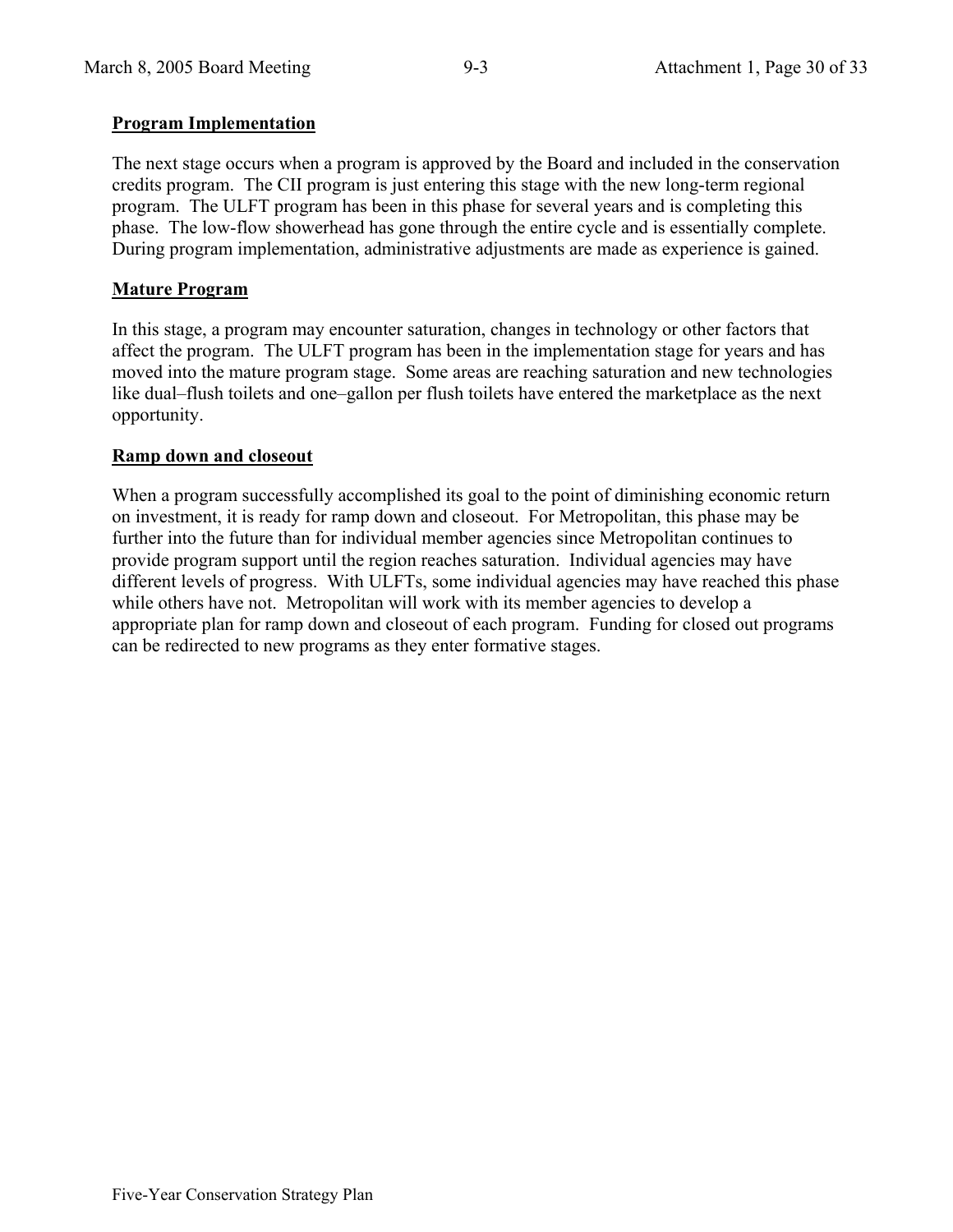# **CONCLUSIONS AND FIVE-YEAR STRATEGIC ACTION PLAN (2005–2009)**

The 2004 IRP Update sets new water supply targets for Southern California through 2025, including a target of 1.1 million acre-feet for conservation. This report documents Metropolitan's strategy approach to meeting the conservation target of 300,000 acre-feet from water savings linked to active conservation incentive programs.

This report recommends continuation of Metropolitan's active, incentive-based conservation, which is categorized into three complementary program areas: Residential Indoor, Landscape, and Commercial targets.

Over the next five years the region should manage conservation activities to achieve the following savings by the end of 2009:

| <b>Current Active Conservation</b> |         |         |  |  |
|------------------------------------|---------|---------|--|--|
| 2009<br>2005                       |         |         |  |  |
| Residential Indoor                 | 97,926  | 108,760 |  |  |
| Commercial                         | 16,041  | 26,645  |  |  |
| Landscape                          | 2,261   | 9,620   |  |  |
| <b>Total</b>                       | 116,228 | 145,025 |  |  |

As a result of recommendations discussed with member agencies, the following specific actions should be pursued in the upcoming five-year period to support achieving year 2009 water savings targets:

- 1. Residential Indoor Program
	- a. Consider toilet flapper replacement program and modify water savings estimates if not implemented
	- b. Establish incentive for dual-flush and one gallon per flush toilets
	- c. Evaluate ULFT program evolution and define new ULFT standards
	- d. Phase out residential indoor surveys
	- e. Obtain federal support of California HECW standards
	- f. Pursue State Proposition 50 grant for HECWs
	- g. Complete and evaluate model home pilot program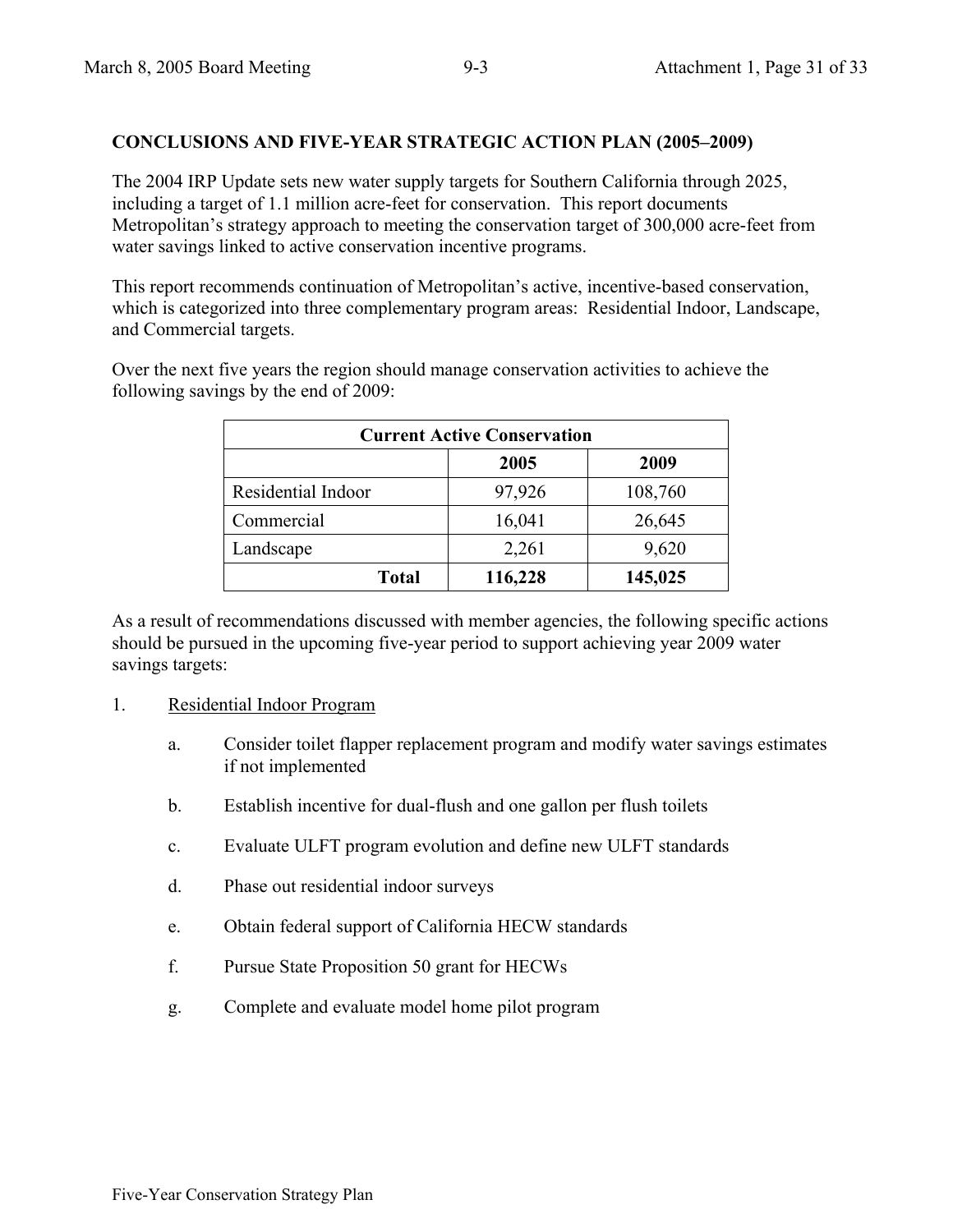#### 2. Landscape Program

- a. Encourage voluntary irrigation and landscaping practices through public outreach
- b. Participate in statewide task force reviewing state model landscape ordinance and related actions
- c. Complete grant program and reassess benefits of WBICs
- d. Review conservation based rate structure benefits
- e. Revise PDA to reach greater audiences
- f. Implement, assess and refine new commercial/institutional programs for large landscapes
- g. Create residential outdoor audit program linked to WBICs and PDA
- h. Evaluate synthetic turf options

#### 3. Commercial Program

- a. Establish incentive for zero-water consumption and ultra-low flush urinals
- b. Establish tiered incentive for cooling tower controllers
- c. Support legislation and new plumbing code standards for water-efficient devices
- d. Pursue co-funding, co-marketing and internal/external technical assistance
- e. Evaluate IPI program marketing
- f. Implement, assess and refine CII program
- 4. New technologies, approaches, public outreach and incentive review
	- a. Outreach to building industry for voluntary actions
	- b. Influence public to adopt improved landscape efficiencies
	- c. Explore new retrofit incentives based on Innovative Conservation Program, pilots and other inputs
	- d. Seek favorable legislation on water-efficient standards
	- e. Conduct pilot programs to assess new approaches and emerging technologies with assistance of outside grants